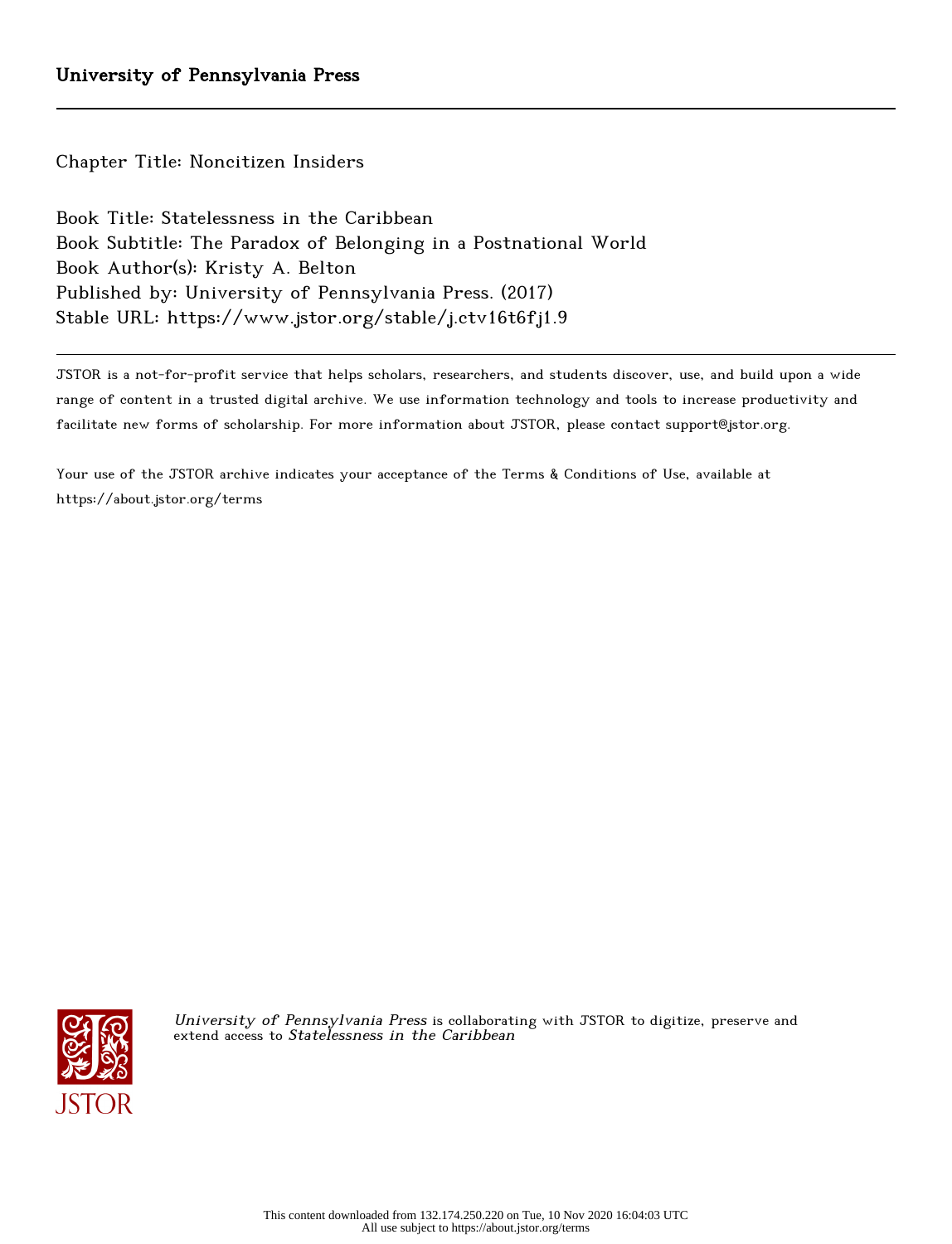# PART III

Noncitizen Insiders and the Right to Belong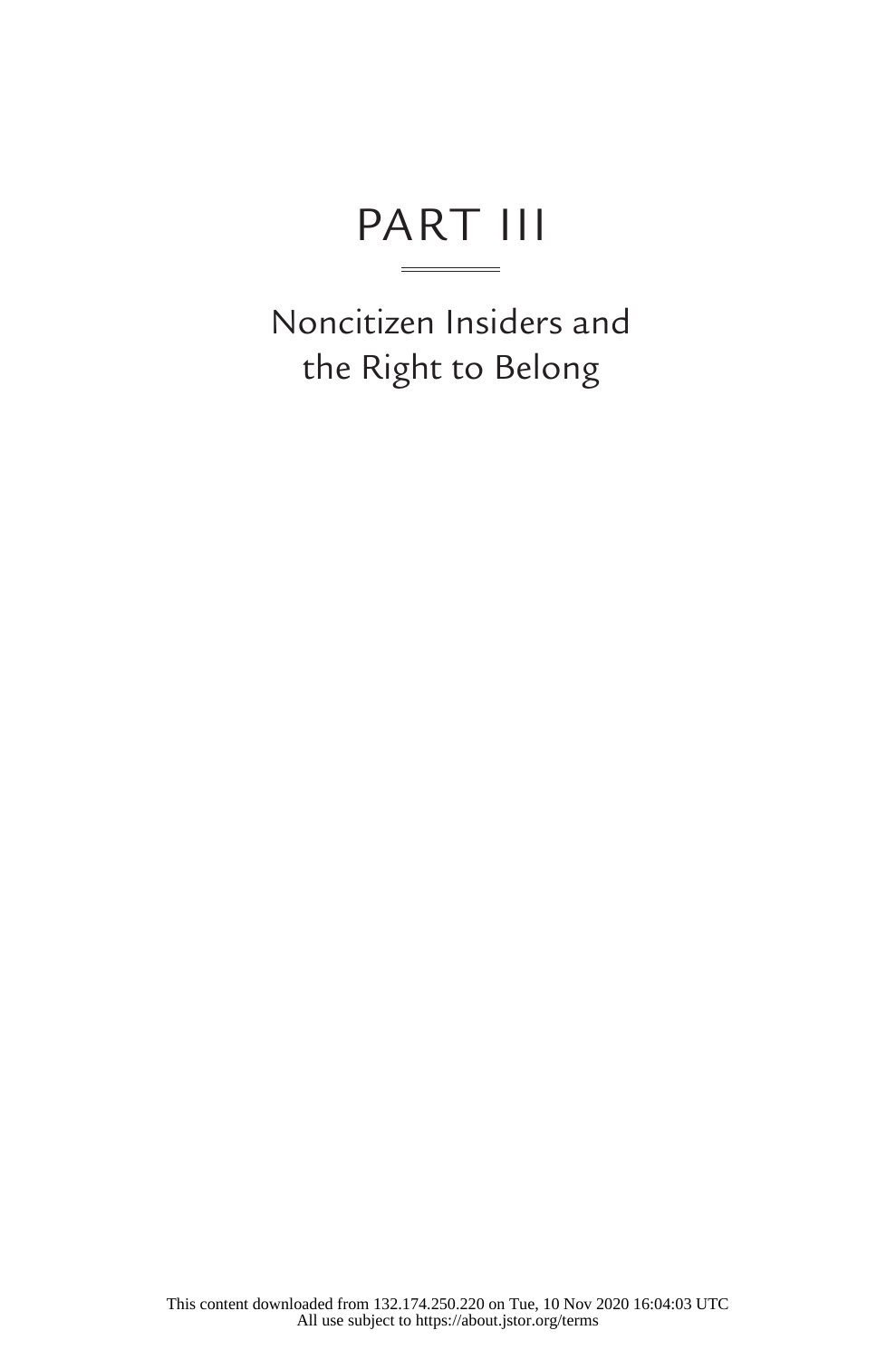*This page intentionally left blank*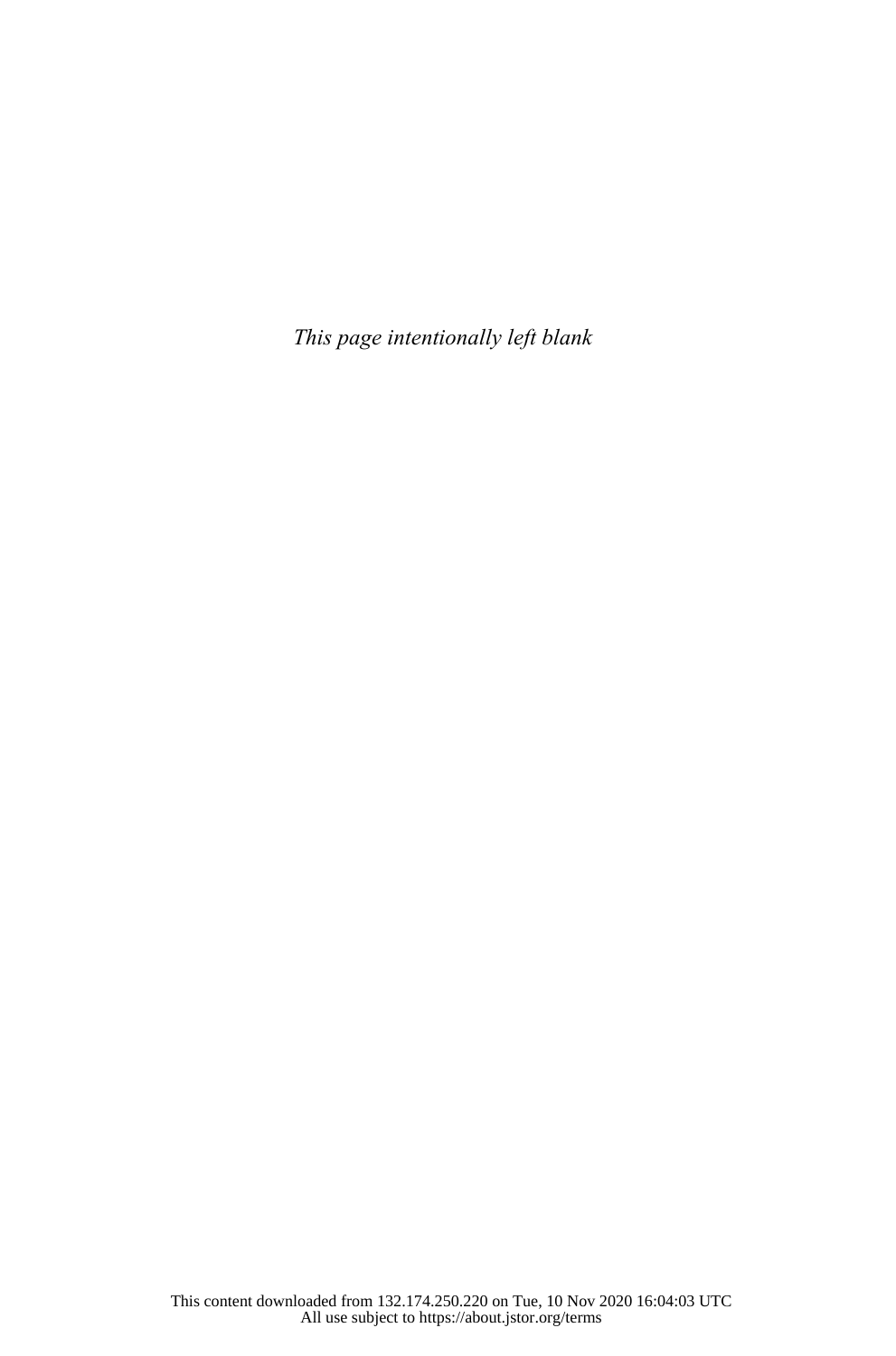# CHAPTER 5

# Noncitizen Insiders

Citizenship . . . is also experienced by those who lack presence within the nation and are unintelligible according to the master-narrative of sovereignty as they neither belong, nor are they outsiders, vis-à-vis the state. —Ní Mhurchú

Whereas the two previous chapters examine how the human right to a nationality is instantiated in reality through the operation of a state's laws and practices, this chapter investigates the repercussions that being forcibly displaced in situ has upon the stateless. Far from being a mere legal anomaly, statelessness affects a person's ability to carry out key life projects and hampers her or his ability to enjoy many other human rights. Thus, like their stateless counterparts elsewhere in the world (see Chapter 2), stateless persons in The Bahamas and the Dominican Republic are unable to rely on their mere personhood to access rights, freedoms, and protections. Moreover, their peculiar form of forced displacement generates an ambiguous sense of place identity. They do not know where they belong, even though they remain physically rooted in the place of their birth.

## **Ambiguous Belonging**

In their work on irregular citizenship, Peter Nyers (2011) and Aoileann Ní Mhurchú (2015) explain how people can be culturally and legally part of a nation as citizens, but outsiders nonetheless. These individuals, often the racialized other, are holders of "irregular citizenship." The formal citizenship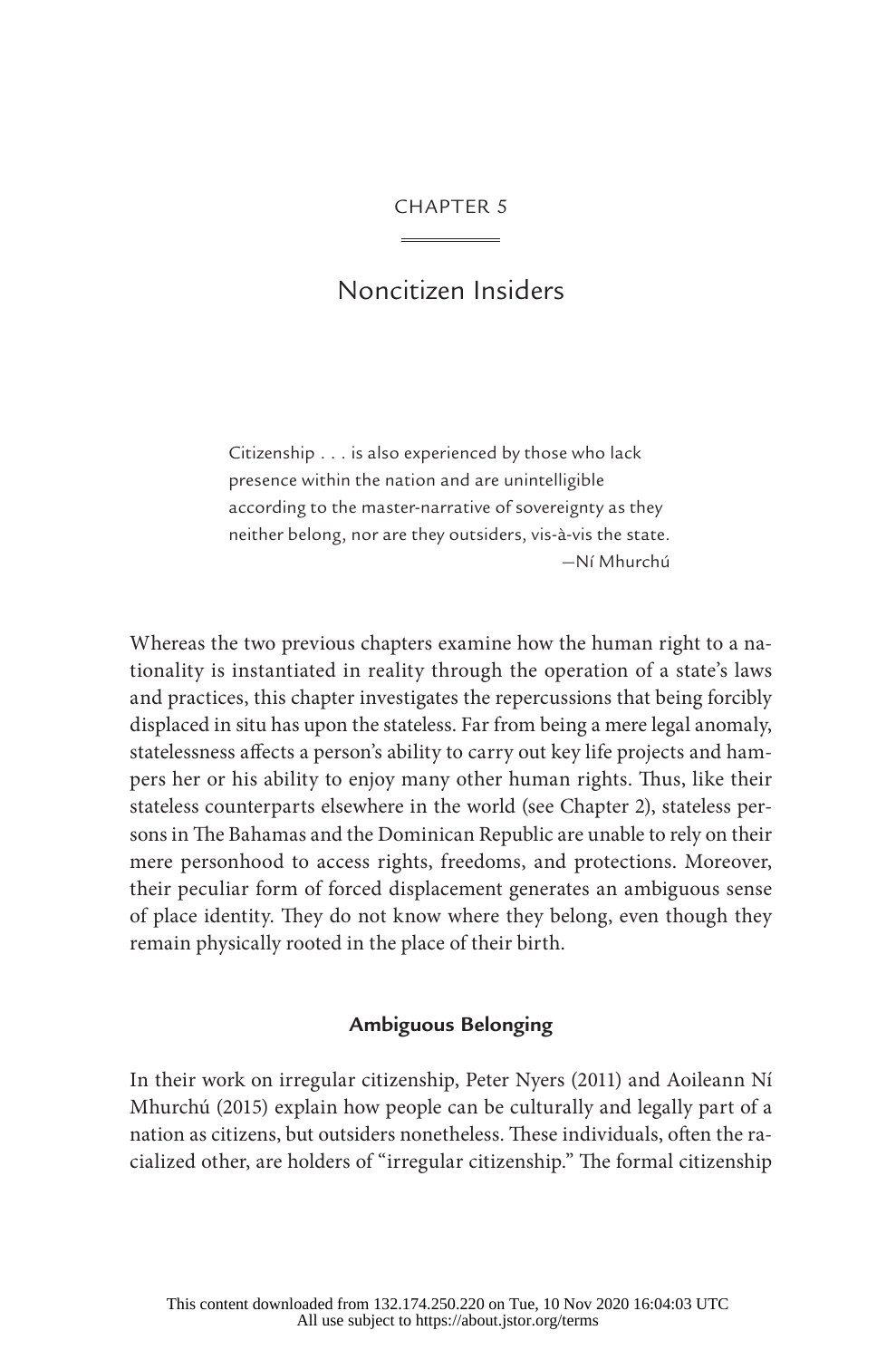status they possess does not function adequately "or is irregularized due to the negation of rights, duties, and obligations through informal and unofficial means" (160). These people, while having an officially recognized citizen identity,<sup>1</sup> often bear the image of the migrant outsider on their bodies. They exist in a world of "cultural limbo" where they belong neither to "the world of migration or the world of citizenship" (167).

The noncitizen insiders (Belton 2011) of whom I write are in a similar position to the holders of "irregular citizenship" in Nyers and Ní Mhurchú's accounts. They exist in an ambiguous space of neither "here nor there"—the realm of liminality. What distinguishes the noncitizen insiders in this book from the irregular citizenship of which Nyers and Ní Mhurchú write, however, is that they do not formally belong to any state in practice. They are stateless. Furthermore, whereas the holders of irregular citizenship are made so via "informal and unofficial means," as I illustrate in the two previous chapters, Bahamian- and Dominican-born persons of Haitian descent are displaced in situ by a confluence of formal and official means (as well as informal and unofficial ones).

The ambiguous position of noncitizen insiders is perhaps even more pronounced than that of irregular citizens. As I illustrate in the Bahamian case, their ambiguity is heightened in that they are officially denied citizenship for the first eighteen years of their life and then provided the possibility (but not the guarantee) of acquiring Bahamian citizenship upon reaching adulthood. During this time, their "out of place-ness" is doubly compounded if they are not recognized *in practice* as a citizen of another state (in this case, Haiti). As persons who are born of noncitizens in The Bahamas then, they bear the image of the migrant on their bodies, akin to irregular citizens. Unlike the latter, however, they are legally excluded from formal belonging in the country of their birth. As Dumercy remarks,

The Bahamas don't want to claim you and Haiti don't either. . . . Like we always say, "Bahamas don't want us and Haiti don't want us." So we are on our own basically. We're in limbo. We are on our own because we don't really have anyone looking out for us or looking for our interests to protect us. [Haitians say], "You wasn't born here, you're a Bahamian." But then . . . it's the same thing where the Bahamians say, "Well you're born of Haitian parents, you're Haitian."2 So that's why a lot of us [are] saying we're stateless or we're in limbo because the Haitians don't look at us as part of them. . . . Haiti don't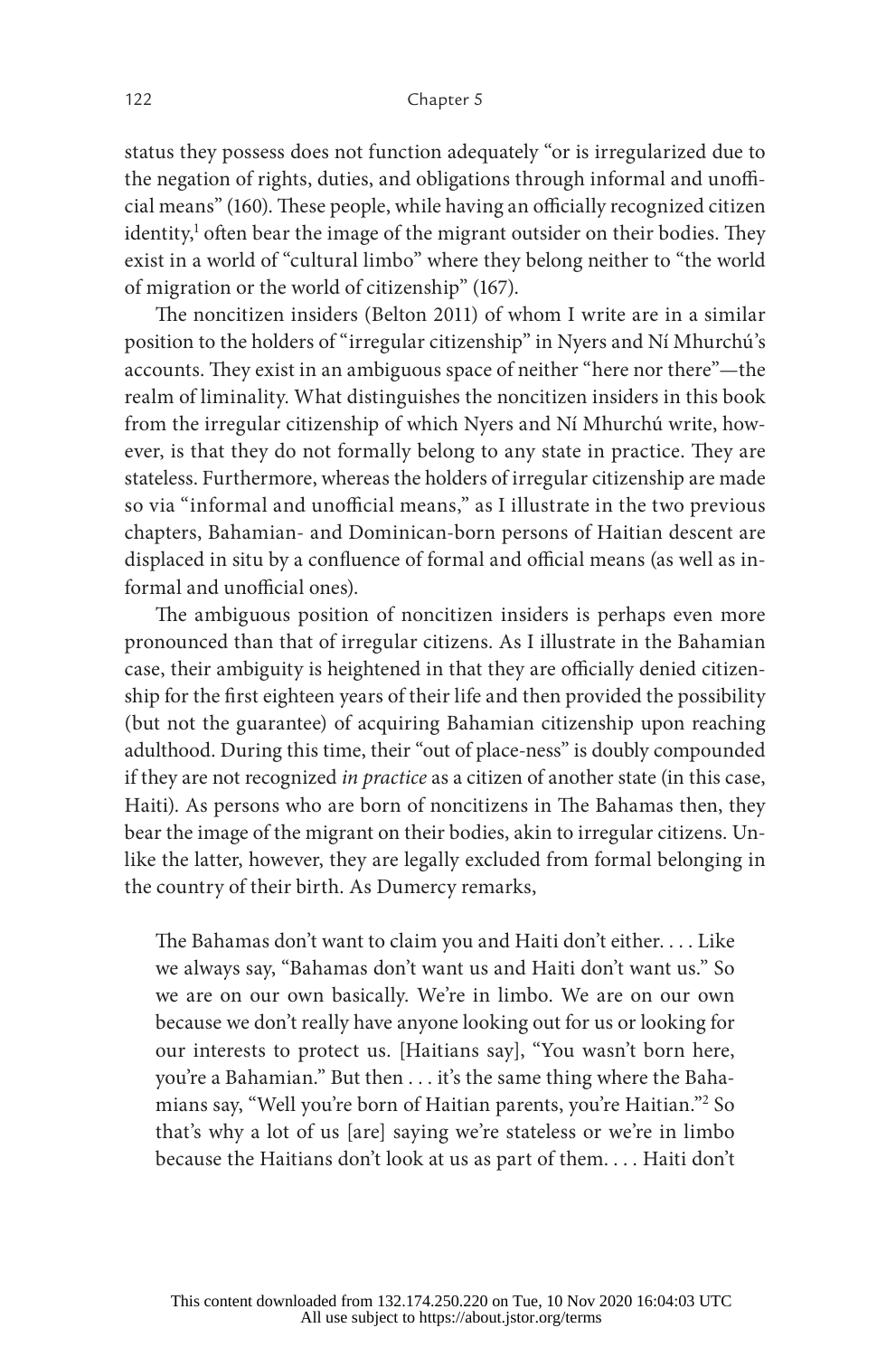look at you as part of their country and, well, literally you could say The Bahamas don't want you to be part of their country until you're 18, until you're an adult.

In the Dominican case, individuals who were forcibly displaced into liminality (or "forced to be Haitian") via Sentence TC/0168/13 were, as I explain in the previous chapter, once Dominican citizens and grew up thinking they were Dominican. Some of them clearly identify with being Dominican, but admit they no longer know where they belong. Unlike irregular citizens, then, they, too, are rendered liminals by formal and official means. Like their Bahamian counterparts, and perhaps even more so given the racialized nature of anti-immigrant discourse in the Dominican Republic, they bear the imprint of the migrant on their body, but are excluded from the country of their birth. In both the Bahamian and the Dominican cases then, the stateless suffer an ambiguous place identity akin to irregular citizens, but their situation is all the more problematic because they lack citizenship and often the means to challenge their exclusion through the formal and official channels by which they are rendered stateless.

Using Victor Turner's (1984) work on liminality as a basis, I thus demonstrate how the realm of statelessness is more than one where the law ceases to operate. It is one in which an individual's place in the world becomes ambiguous, or even outright negated. We have not, therefore, come very far from Arendt's conclusion that "the loss of citizenship deprived people not only of protection, but also of all clearly established, officially recognized identity" (Arendt [1948] 2004, 364).

#### **Liminality**

Liminality is a term that has been used to describe the experience of stateless people (Thomassen 2009, 19). It refers to the condition of being between statuses (Riggan 2011), "be these fixed cultural classifications or more formalised legal statuses" (Hynes 2011, 2). One arrives at this liminal space through separation from one's former identity and only leaves it via a rite of passage, taking on another identity in the process (Beech 2011, 287). Sometimes the transition from one identity to the next does not go as expected, however, and people become stranded in the liminal stage (Higgot and Nossal 1997, 170). They remain in limbo, as "entities that are neither here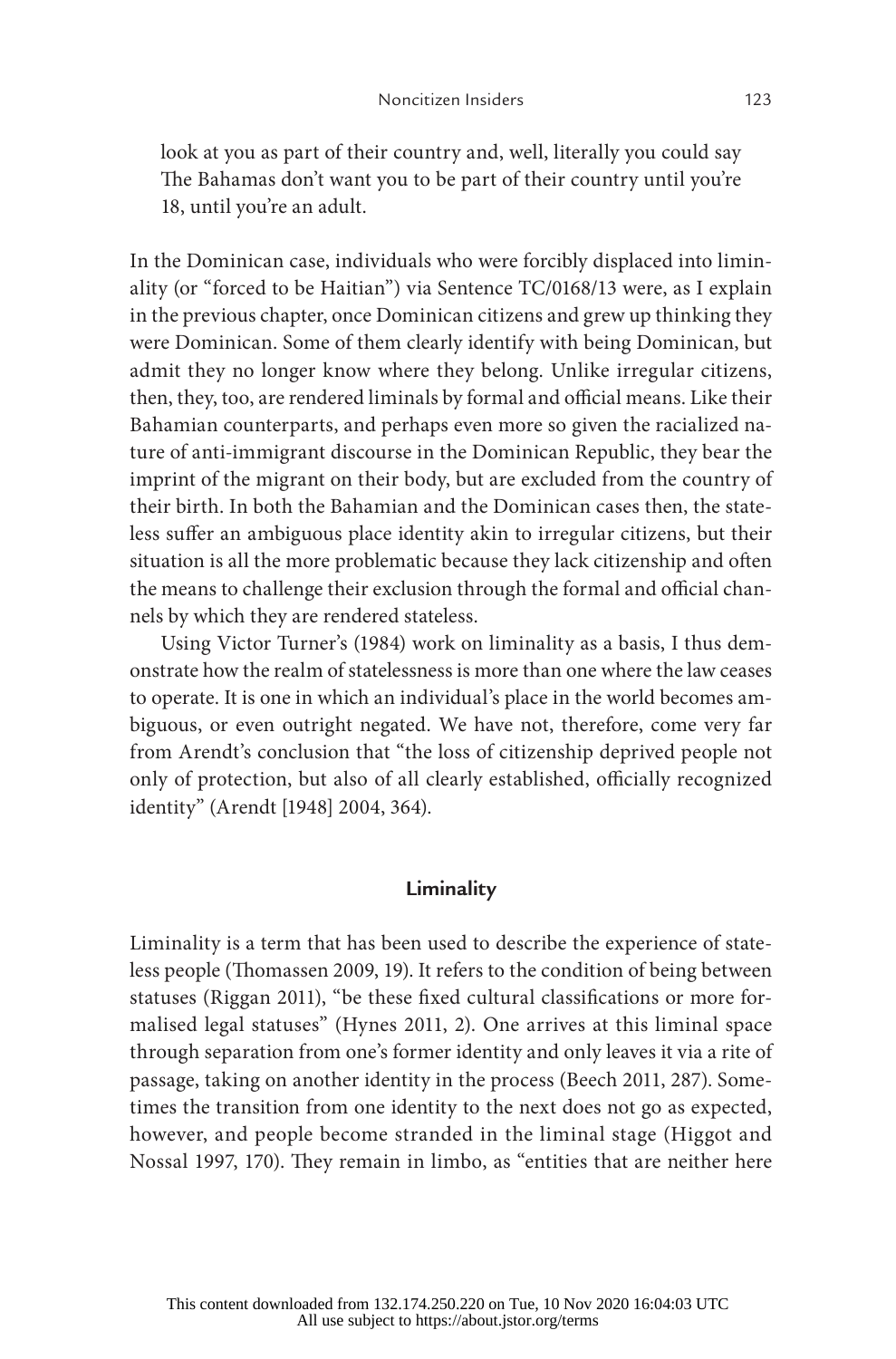nor there; they are betwixt and between the positions assigned and arranged by law, custom, convention, and ceremonials. . . . They elude or slip through the network of classifications that normally locates states and positions in cultural space" (Turner [1969]1995, cited in Rumelili 2003, 220).

As I explain in the next chapter, the stateless fall outside the framework of international law and practice wherein each person is supposed to belong to some state as its national. They are "noncitizen insiders" (Belton 2011). They are insiders because they have not migrated from elsewhere. They remain, for the most part, in the states where they were born. Yet they are noncitizens because the state either rejects them as members or does not fully provide the means by which they can be prevented from falling into statelessness. The stateless have thus undergone the first stage of the initiation rite, separation. They are separated from formal citizenship through citizenship denial or deprivation in the countries of their birth. Yet, unable to take on formal citizenship, they remain "betwixt and between," in a space of invisibility, impurity, rightlessness, and reflection (Turner [1984] in Beech 2011, 287).

#### **Invisibility**

As Nic Beech, interpreting Turner (1984), explains, "the liminar<sup>3</sup> is socially if not physically invisible. Their ambiguity means that they are outside definition" (2011, 287). Statelessness scholarship is replete with terms expressing the invisibility of stateless populations. In Arendt's time stateless people were referred to as "'displaced persons' . . . for the express purpose of liquidating statelessness once and for all by ignoring its existence" (Arendt [1948] 2004). Today adjectives such as "ghosts" and "voiceless," and the use of euphemisms such as "without status" and "erased persons," are used to describe them.<sup>4</sup> Not only are the stateless described as invisible, but they are often numerically invisible as well. Most countries do not collect data on their stateless populations and neither The Bahamas nor the Dominican Republic does so.5 It is thus often hard to gauge the extent of statelessness, which, in turn, affects policy responses toward them.

While the previously stateless or at risk participants interviewed for this study do not describe themselves as invisible, those who were not stateless, but citizens of the Dominican Republic, Haiti, or some other third country, do use the term to describe them. The Dominican UNDP officer explains how without a national ID card (cédula), people are "invisible. . . . They are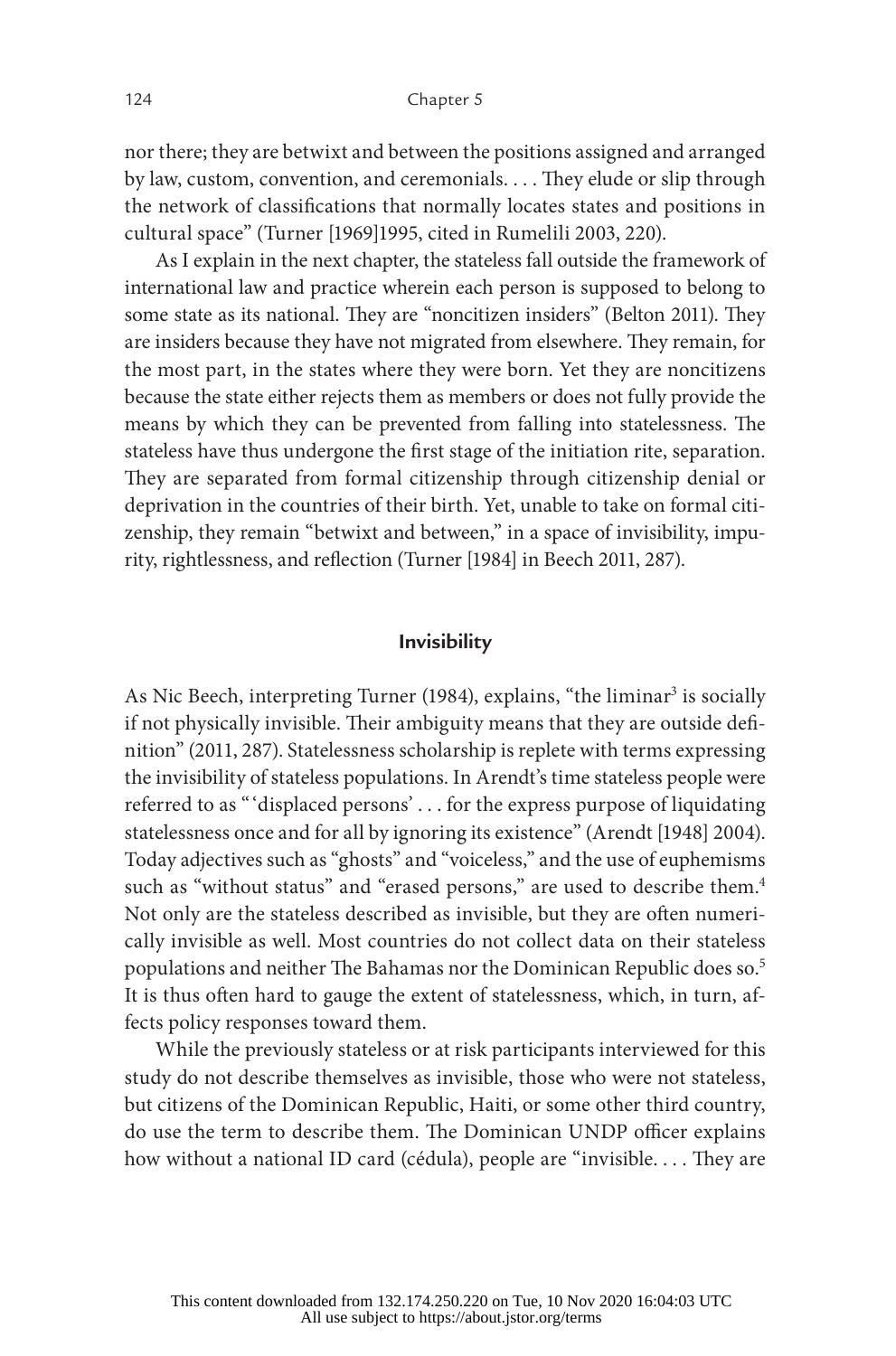not subjects of the law. They don't exist as citizens."6 While admitting that "Yes, as human beings [they exist] because they are present," the officer emphasizes that they "do not exist in the civil sense of the word." Leonardo agrees, observing that if an individual in the Dominican Republic does not possess a birth certificate or a national ID, "civilly you do not exist." This premise stands in direct contrast to the postnational claim that personhood is what counts in the contemporary era.7

In those instances when they are given formal citizenship, many formerly stateless persons are still "invisible" as they are denied social recognition as a Bahamian or a Dominican citizen. As Hanauer, discussing the different types of relationships migrants can have to their host communities observes, "Legal citizenship does not mean acceptance within the nation-state" (2011, 202).<sup>8</sup> Several interviewees express this concern. Dolce observes how Bahamians "still see me as Haitian" even though he now has Bahamian citizenship. "For example when I go to work, if a Haitian comes into the office to make a complaint they say, 'You ga deal with your people.' They don't see me as Bahamian." Dumercy similarly states that even after obtaining Bahamian citizenship, "people are calling me 'this Haitian girl in the back of there.' Is there any change? No. So it's like the quality of life is still the same. I still have to battle. And the thing is, if anything, I have to now carry my passport everywhere—to maybe say, 'Yeah, okay, I'm a Bahamian.' " Dumercy and others like her are thus invisible as citizens or "true" Bahamians despite citizenship acquisition.

Julian Lockhart, a Bahamian of non-Haitian descent who wrote on Haitian Bahamian events as a journalist for the *Tribune*, observes how many individuals of Haitian descent born in The Bahamas are not considered fully "Bahamian" even when citizenship is acquired. Discussing the "negative connotation" that adheres to Bahamians' usage of "Bahaitian," "Bahamian Haitian," and "Haitian Bahamian," he says that "What it is, is Bahamians are letting you know, 'Hey, you may be Bahamian by status, but you're not a Bahamian. We might accept you [legally], but don't get yourself fooled [into] actually thinking you are a Bahamian.' "9 Dolce concurs, adding that "the real issue is being recognized as a Bahamian if you're born here or if you've spent all your life here."

The societal rejection of the naturalized "Other" is part of a "shift towards xenophobic restrictionism," which, according to Gaim Kibreab, "is increasingly a universal pattern" (1999, 400). Describing the rejection faced by refugees in host countries, Kibreab explains how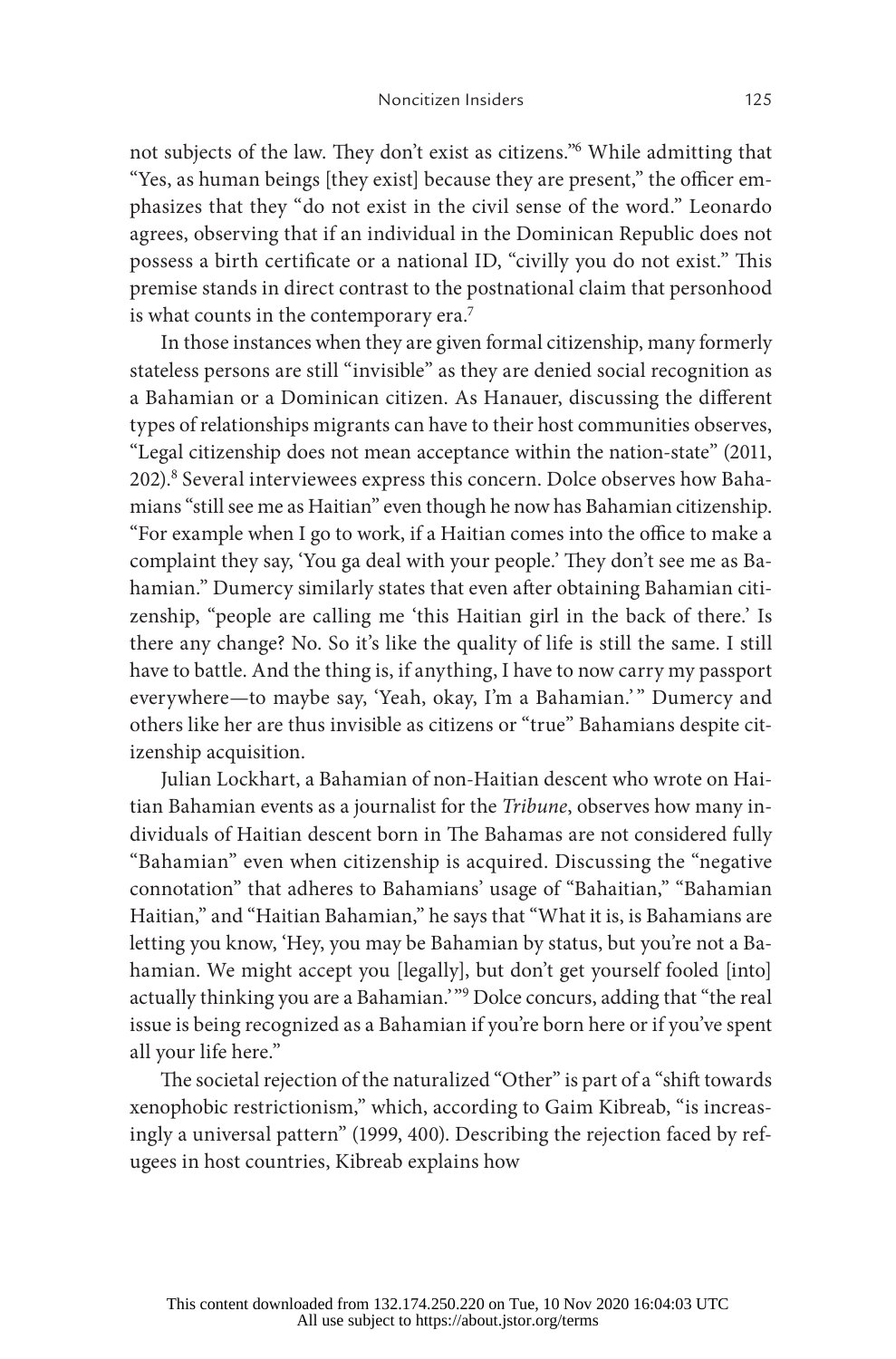states, communities and individuals within geographically bounded spaces have become more territorial than ever before. Because of this, territorially-based identity has become a scarce resource which is jealously guarded and protected by those who perceive themselves as standing to lose by an influx of refugees or immigrants from other countries. (1999, 400)

In the Bahamian case at least, the guarding of a territorially defined identity is displayed when people are judged to be a "true true" Bahamian or not. "True, true" Bahamians are those who are able to trace their ancestry back to one of the Family Islands and who, in the words of one interviewee, "have a name that we can associate with one of those Family Islands, some settlement or community in one of those Family Islands." "True true" Bahamians are also black,<sup>10</sup> but not as black as their Haitian counterparts. As a prominent talk show personality points out,

the character, the tone, the construction that Bahamians have of Haitians is almost identical to so many racist constructions of them—of black people generally. . . . So they [Bahamians] did not create it, but they have embraced it. And they see themselves on a hierarchy of being in which the Haitian is beneath them. And that's class prejudice as well as ethnic difference.<sup>11</sup>

A lawyer and former government official concurs, stating that "the so-called true Bahamian sees himself as socially superior to these immigrants [the Haitians] and wants to maintain that social separation, doesn't want equalization."<sup>12</sup> This interviewee went on to say that it has little to do with race, however, but is more of a "class and status" issue. He continues,

Bahamian prejudice toward Haitians is something that transcends race altogether. It has nothing to do with race. It has more to do with the stratification of society along class lines and that historically a person who is born here of Bahamian parents is accorded a higher social status than a person who has either come here from Haiti or who is the immediate child of Haitian parents.

Whether or not the rejection of the Haitian noncitizen insider is due to perceived racial, ethnic, or class differences, it affects the way in which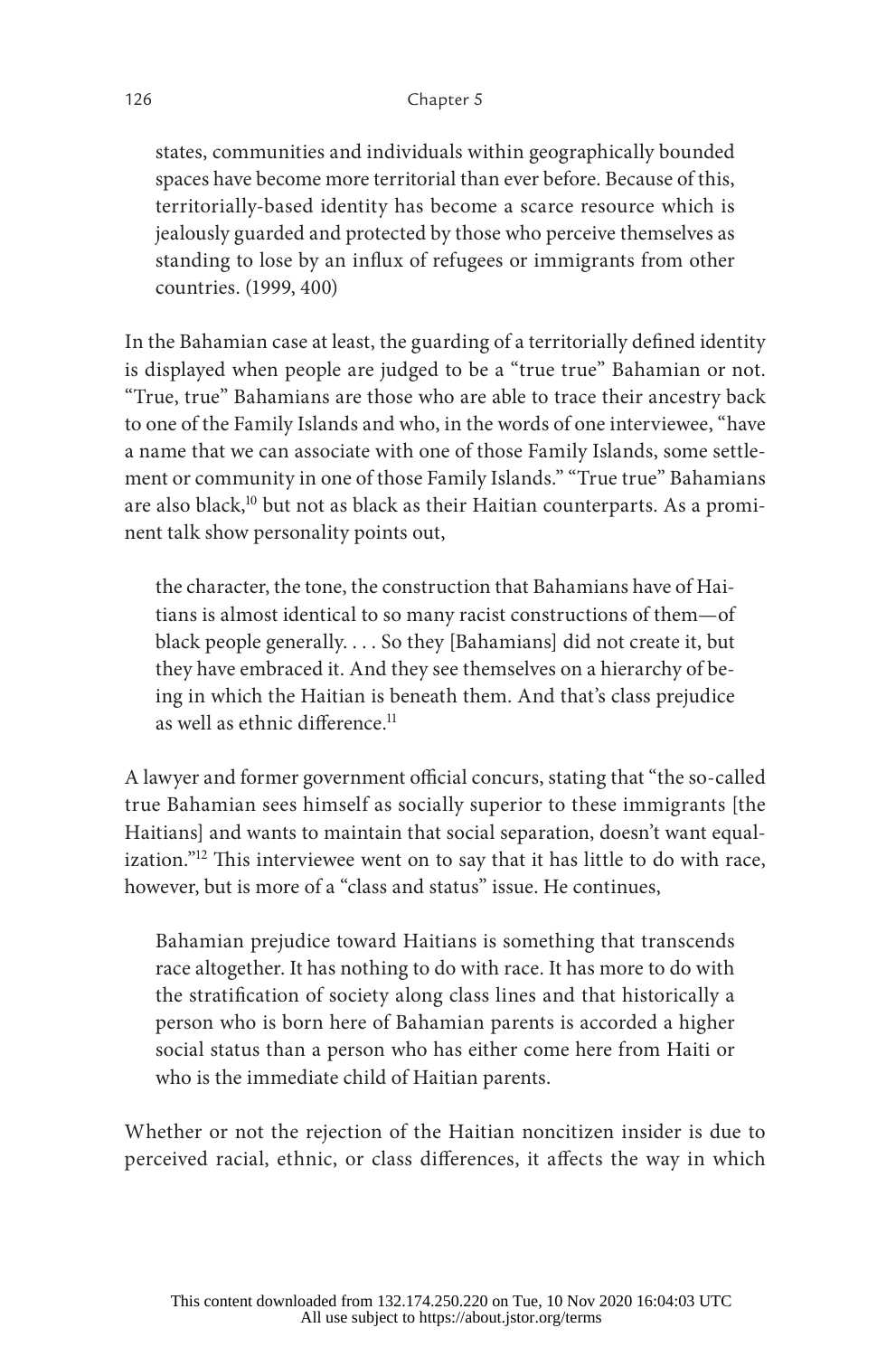Bahamians, Haitians, and Bahamians of Haitian descent interact with—and view—each other. Bahamians generally consider Haitians "an undifferentiated mass" (Craton and Saunders 1998, 455), made up of "illegal immigrant[s]" (Marshall 1979, 54; Fielding et al. 2008, 44). As one interviewee observes, "That's where the problem comes, they just say illegal for everyone . . . because to most people every Haitian born in the Bahamas is an illegal."13 A former Bahamian government official is also emphatic that children born to undocumented parents are illegal: "if you're illegal, you should not be able to produce a person who becomes legal when they are born here."14 Jn-Simon faced this forced categorization first-hand at the College of The Bahamas forum on "21st Century Slavery in The Bahamas: A Discussion on Statelessness" in October 2012.15 After she spoke about what it is like to be stateless in the country of her birth, an audience member approached her and "had the audacity to tell me that I was born here illegally."

The premise that children born of Haitian descent are largely "illegal" is not specific to The Bahamas. The equation of Haitians with an unwelcome and unauthorized presence—domestic labor needs and evidence of work permits notwithstanding—is apparent in the Dominican Republic, too. Human Rights Watch captures then head of the Dominican Army Manuel Polanco, likewise stating that "An illegal person cannot produce a legal person" (2002, 22). Additionally, and as in the Bahamian case, many people in Dominican society view Haitians as an undifferentiated mass or illegals.16 As discussed in Chapter 4, the inability of many Dominicans to accept otherwise hails in part from the particularly strong and historical form of anti-Haitianism that exists in the country. This anti-Haitianism, while not rendering people of Haitian descent completely invisible, takes away their humanity.

#### **Impurity**

Even when not rendered invisible or emplaced in the space of their skin color, individuals of Haitian descent are often described in derogatory terms or associated with unclean or impure practices.<sup>17</sup> This is a common phenomenon "when people, things and practices are seen as 'out-of-place' " (Cresswell 2004, 103). During Arendt's time the stateless were described as "the scum of the earth" (Arendt [1948] 2004, 341), "outlaw(s)" (360, 363) and "barbarians" (384). In the Caribbean context, they are often associated with unclean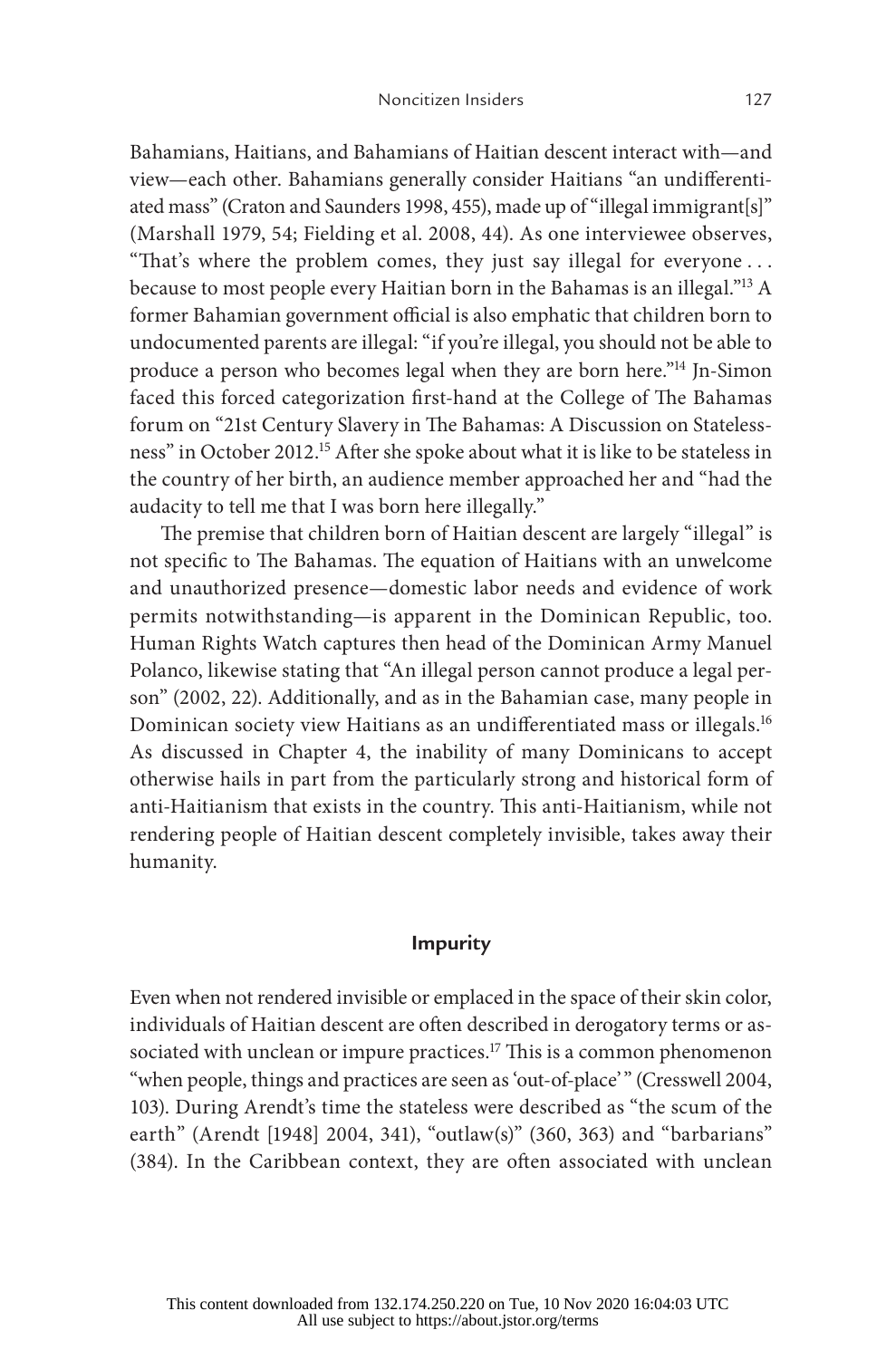animals such as pigs, hogs, or dogs. For example, Dominican anthropologist Tahira Vargas comments on how Dominicans often say that "all Haitians are dogs."18 In their report to the UN Human Rights Council on the situation in the Dominican Republic, Doudou Diène and Gay McDougall<sup>19</sup> also recount how "references [were] made to blacks as being 'pig feed,' ignorant or unhygienic" (UN HRC 2008c, 13).

One of the two local politicians interviewed in Abaco, Bahamas, consistently compares the people living in Haitian settlements in Abaco to hogs. For example, when describing the living conditions of those of Haitian descent, the person says that "only hogs can live like that."20 When discussing crime in the settlements and how locals attempt to get a "Haitian Bahamian" informant from within the communities to identify any illegal activity, the interviewee says that "the Bahamian-Haitian will say yes, but he never does [act as an informant] because *they don't squeal on their own breed*. They don't squeal." The same participant, when asked about solutions to the issues surrounding citizenship denial and the problems confronted by people in the settlements, only offered to "bulldoze" the settlement because "as long as they're left there in that square, they'll be the same low-class pigs! Living like pigs." The other local Abaconian official also thought that the settlements should be bulldozed. The individual stated the Bahamian government ought to "hire two big tractors and we push down all those houses which have been built here illegally. Put diesel and gas on it and burn it. *Purify the place*."21

Associations with impurity are also present when the Bahamian-born persons of Haitian descent are associated with criminal activity due to their "betwixt and between" status. As one Abaconian official asserts, "The Haitian Bahamians is the ones that's breaking in and stealing. They're the worst. The Haitian-Haitians aren't half as bad as the Haitian Bahamians."22 The interviewee continues,

Haitian-Haitians are nicer people than Bahamian Haitians. The Bahamian Haitians is too biggity. They too sassy. They too stealing, into stealing. The Bahamian-Haitians are worse. A Haitian Haitian, like this man I'm talking about, $23$  they're more trustworthy. They don't steal. I wouldn't say you might find one out of a hundred that steals out of the Haitian Haitians, but the whole hundred of Bahamian Haitians will steal.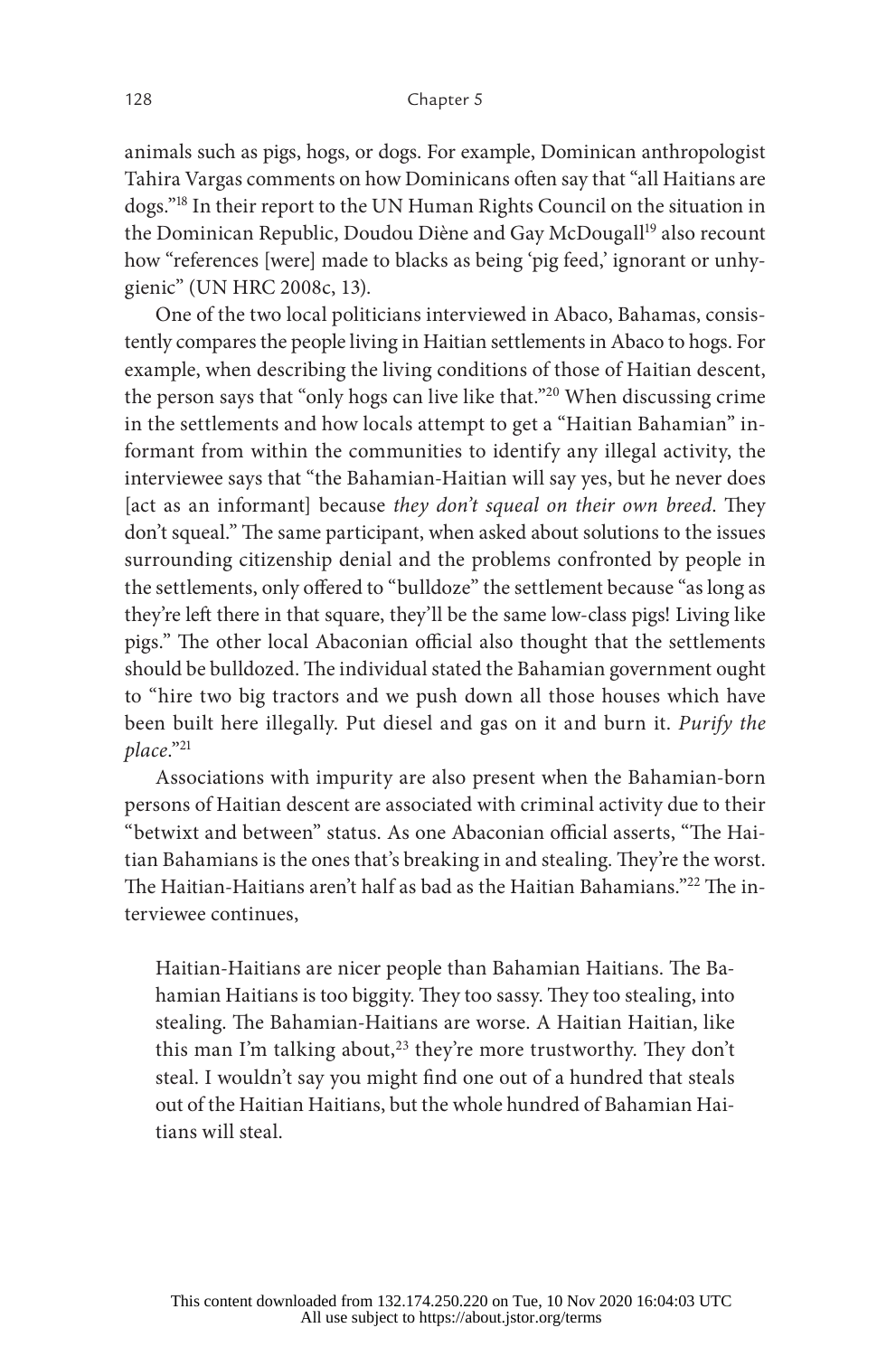The interviewee attributes the criminal nature of Bahamian-born persons of Haitian descent to the fact that "They don't know where they belong. They're not accepted. They're not accepted by the Haitians and they're not accepted by the Bahamians." The other Abaconian official, after declaring that "Bahamians are peaceful people, generally speaking," affirms that "Any time" you find these fellas getting out of hand and they're doing the serious, serious cruel acts, check it close—some kind of Haitian blood mix."24 Thus the fact that they are neither Bahamian nor Haitian, but some "impure" mixture of the two, results in their criminal inclinations in the latter interviewee's eyes.

Due to their "impure" nature, individuals of Haitian descent must therefore be contained. As Beech explains, liminals "are regarded as unclean with contact being prohibited or curtailed during liminality lest they should 'pollute' those who have not been 'inoculated' against them" (2011, 287). The settlements where many persons of Haitian descent reside within The Bahamas and the Dominican Republic are often in poor condition, separated from citizens' homes. Batey residents for example, housed in settlements adjacent to sugarcane plantations, "live in pitiable conditions with no access to running water, sanitation or electricity. . . . They live in informally constructed shelters with dirt floors" (UN HRC 2008c, 24). In its study of HIV/AIDS in the bateyes, the Center for Social and Demographic Studies (CESDEM)25 found that nearly 40 percent of the homes of Haitian migrants lacked sanitation facilities, with only 12 percent having a fully operational toilet (2008, 21).

On my visit to the batey of El Caño in 2013, I was taken to the home of a person who had the only private latrine in the neighborhood. The only way to flush the toilet was to carry water from an outside water source and fill the tank. The home had cement floors, but no covering for the floors. It had several bedrooms, but no doors. Curtains served to separate one space from another. Inside the bedrooms, plywood, covered with a sheet, lay on top of box springs to serve as mattresses. The house was minimalist in nature, but it was not dirty.

During my visit to the settlements of The Mud and The Peas in Abaco in 2012, I noticed that the homes were haphazardly placed, many with barely a walkway between them. Due to the fact that many settlement residents in The Bahamas "still cook outside on charcoal burner stoves" (Weatherford 2011, 108) and that several homes illegally tap into one electricity source, fires often break out in these communities. Pastor Robin Weatherford, who has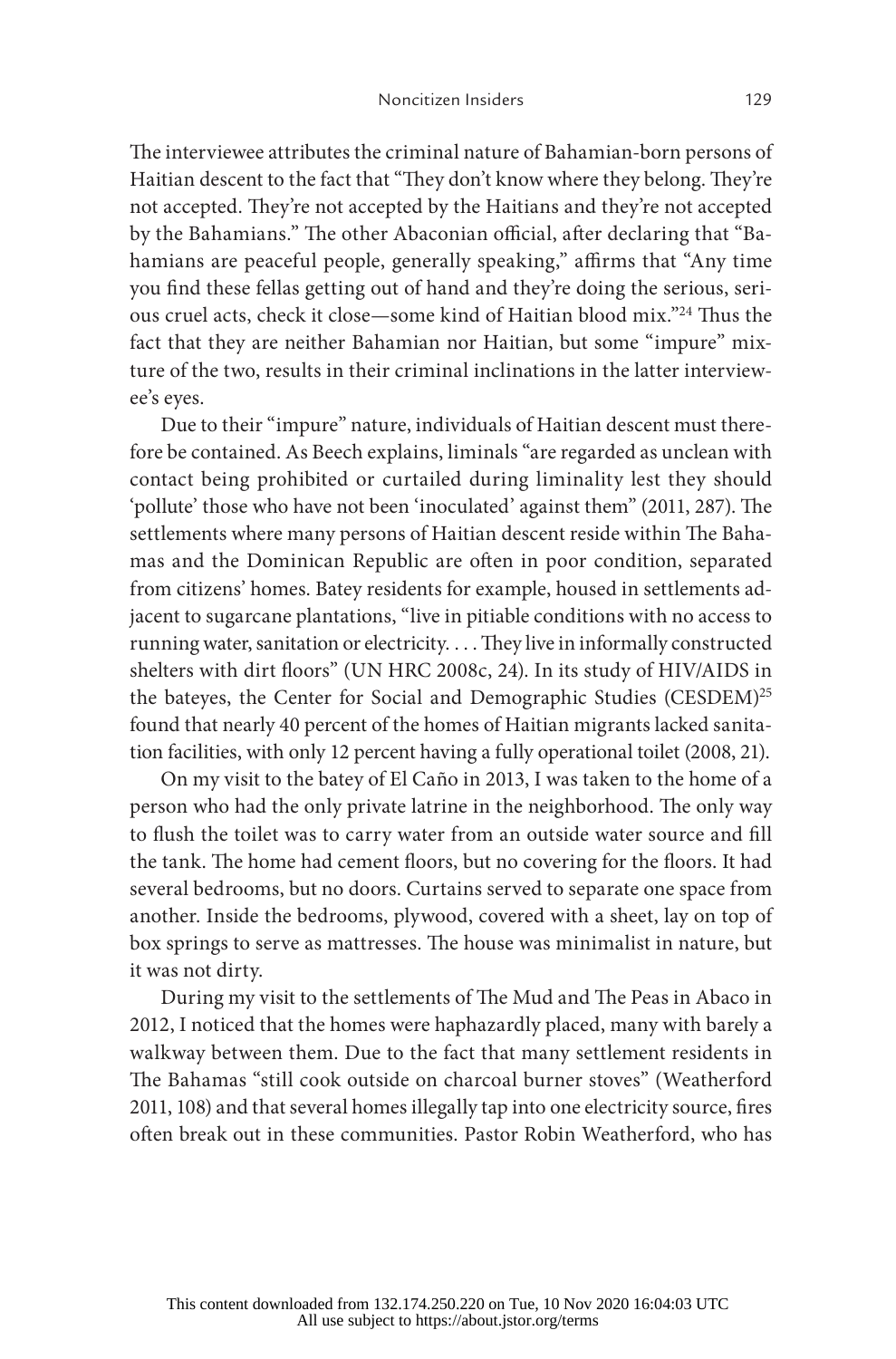worked with and ministered to the Haitian community in Abaco for decades, notes that "A feeling of dread never fails to enter our mind when we look out our windows to see a plume of black smoke rising from that area, knowing that it more than likely could be disastrous" (108).<sup>26</sup>

Besides vulnerability to fires, the homes in The Mud and The Peas are surrounded by dirt roads that are prone to flooding whenever hurricanes or storms pass through because of the settlements' location on reclaimed swamp land. As in many bateyes in the DR, the majority of homes in The Mud and The Peas also lack access to running water, sanitation, or electricity. When I visited The Mud, however, I did not observe any open cesspits (as are often rumored to exist), and the homes appeared to be well maintained despite their close proximity and largely wooden frameworks.<sup>27</sup> Instead, what struck me was how clearly the settlements were delineated from the surrounding "citizens'" homes.

Whether the delineation between the spaces where the descendants of Haitian migrants live and citizens reside is purposeful in either country, the offspring of Haitian migrants are made to feel separate from, and even "dirty" to, the citizens who surround them. According to Dolce, being a "Haitian" was made to "seem like it's a bad thing. A child growing up . . . [is hearing] a Haitian is something bad" and ends up "thinking 'I don't want to be Haitian no more. Haitian is bad. Haitian is a bad thing.' " Louis agrees, stating that "the term Haitian, growing up for me, that stigma was always this concept that 'They're illiterate. They're poor' and such."

Jn-Simon believes that it is worse than that, "it almost seems as if in this country [The Bahamas] to be a Haitian, you're ostracized almost like a person who has HIV."28 She tells the story of her younger sister who was teased at primary school because of her Haitian ethnicity and how her sister stopped speaking Krèyol; "she would even tell you that she is not a Haitian. The way how she felt when she went to school and children would tell her—like this one girl in particular would tell her that she looks like garbage or 'You need to go back on the boat with your mother.'" Akin to The Bahamas, Diène and McDougall found in the Dominican case that "'Haitian' is also used as a label for improper behavior, lack of civility, and often as an insult in Dominican society" (UN HRC 2008c, 15).

Petit-Homme insinuates that Bahamians' pejorative use of "Haitian" is more than a means to label someone unclean or uncivil, however; it has strong connotations of enslavement: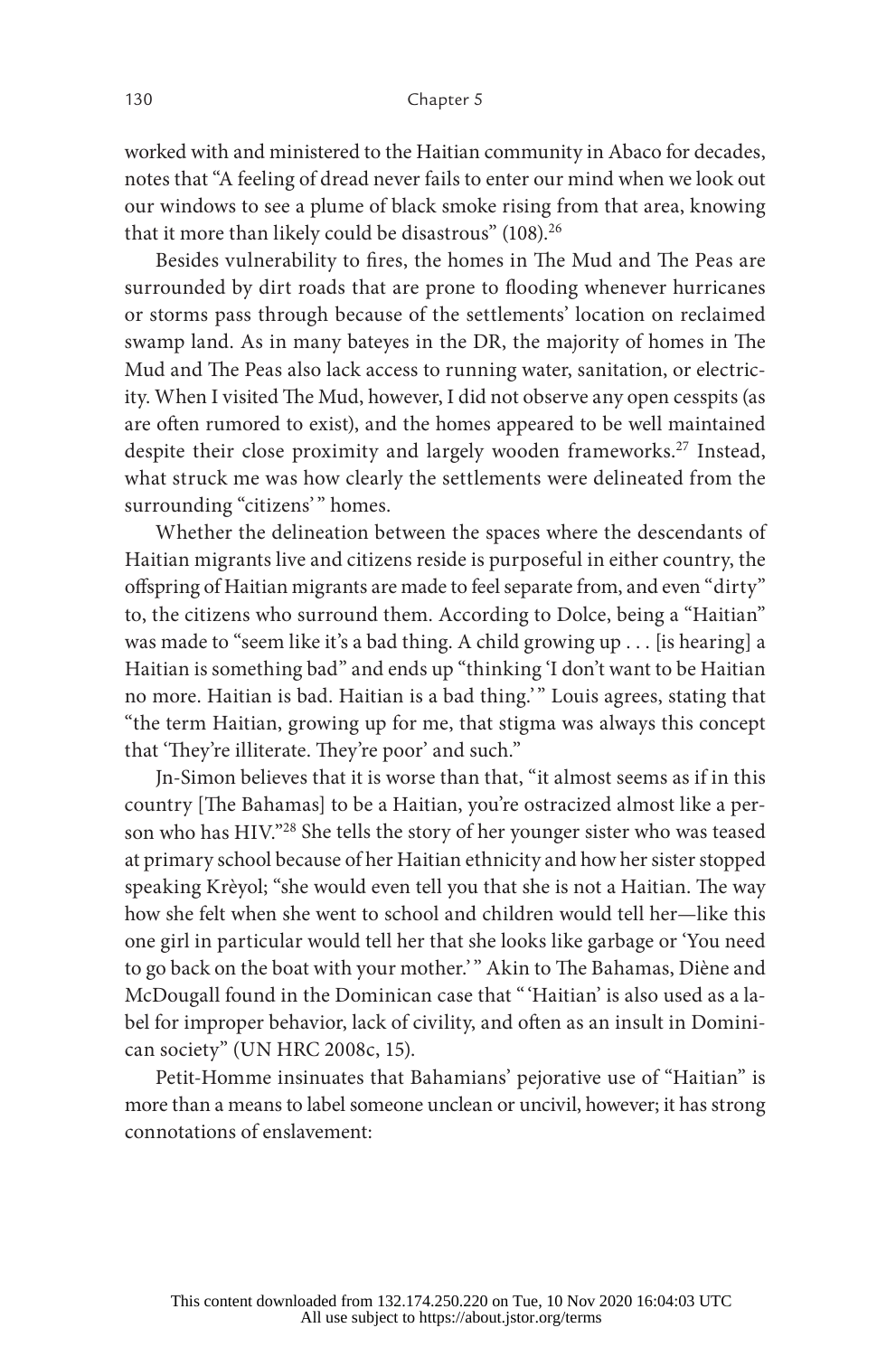it's almost like Haitians now are like the field niggas, you know what I mean? . . . Look at the way they call Haitians. Like if you have a Haitian gardener maybe you call him "My Haitian." . . . But then they [Bahamians of non-Haitian descent] don't like the other Haitians. They want to get rid of all the other ones, but then they want to keep "theirs." And sometimes they even use citizenship-residency papers as leverage. They own these people, you know?

Just as the Atlantic slave trade engendered the deaths of millions of persons of African descent in the New World, Beech explains that during the "impurity" stage of liminality, "there is a link to death" and the liminal "may be ritually buried/lie motionless/stained black/covered in blood" (2011, 287). The "link to death" reveals itself in various ways in the two cases studied here. First, there is the practice of "kill[ing] the juridical personality" of an individual (Arendt [1948] 2004, 577) through document denial and deprivation. According to Chidi Anselm Odinkalu, this is civicide. Describing denationalization procedures in Nigeria, Odinkalu explains, "There are two ways to kill in human community: you can kill a human being or you can kill the citizen. The first is biological; the second is sociological but no less real. The former is called homicide; the latter is civicide" (2009 n. pag.). I explain in Chapters 3 and 4 how the Dominican government (and to a lesser extent the Bahamian government) engages in civicide against its Haitian migrant descended population via practices of citizenship denial and deprivation.

Second, there is the association of blood and death not with the liminals or noncitizen insiders, but with the citizens. For example, when I question the aforementioned local Abaconian official about the effects of a "bulldoze and purify" policy on Bahamian-born children who could one day become Bahamian citizens, the official responds, "That's what's killing us now."29 Former minister of state for immigration Branville McCartney similarly stated that "We need to stop the bleeding" when it comes to giving citizenship to children born in The Bahamas of "illegal immigrant[s]" (Dames 2011 n. pag.).

In the Dominican context, the portrayal is slightly different. It is not that the Haitians and their descendants are bleeding the non-Haitian citizens dry, but that the latter are perhaps out for the Haitian-descended population's blood. As reported by the Inter-American Commission on Human Rights after its visit to the Dominican Republic in December 2013,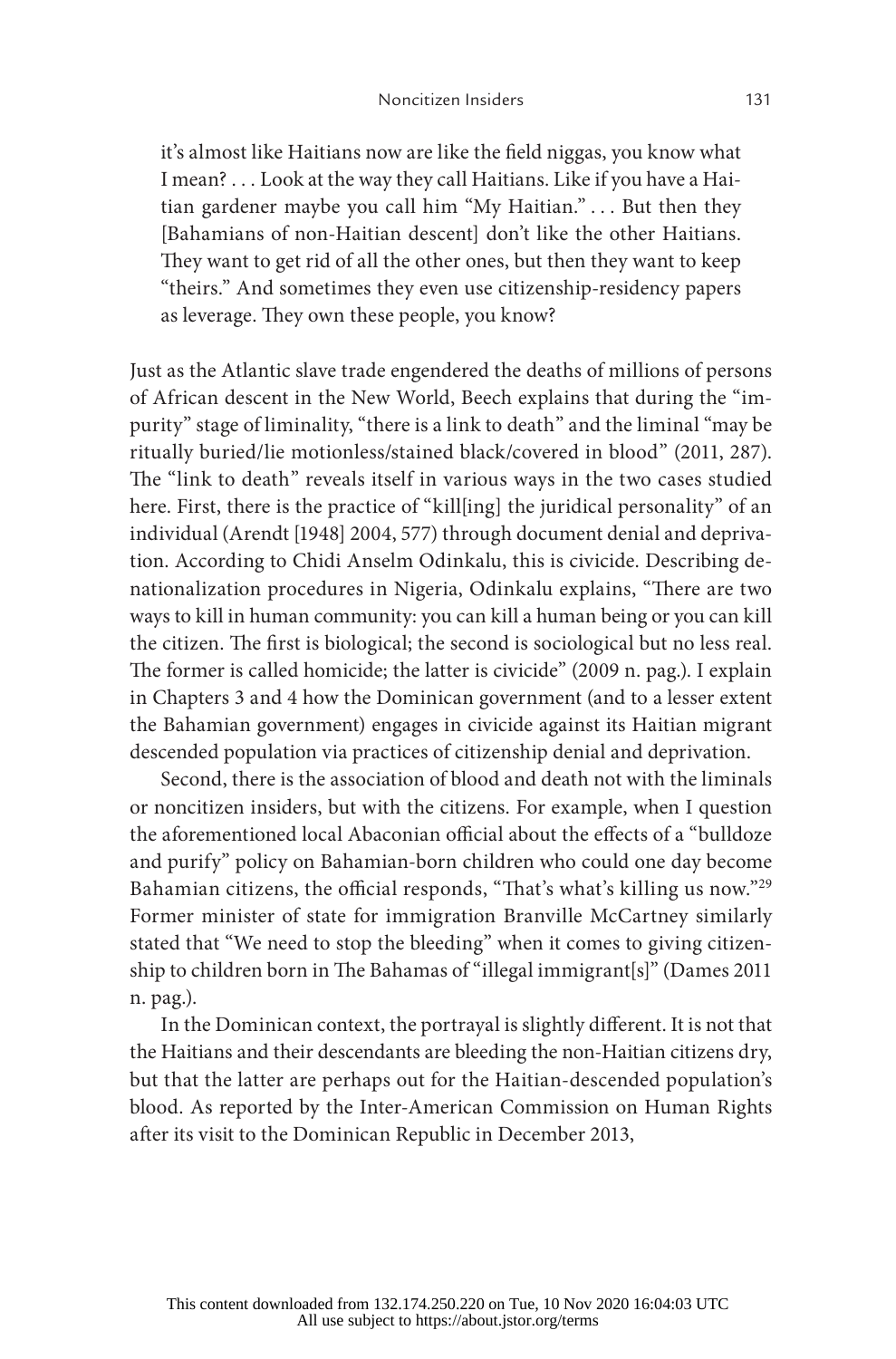Ana María Belique, a leader and activist with Movimiento Reconocido [who had spoken up against Sentence TC/0168/13], reportedly received threats from individuals via the social media network Twitter: "We're going to have to move Belique to the same barrio where Sonia Pierre lives" (a reference to a human rights activist and defender who died in 2011), and "we're ready for anything; if it's blood they want, blood they shall have." (Organization of American States 2013a n. pag.)

Jn-Simon relates the story of a Bahamian woman (of non-Haitian descent) who insinuates that death is the best response to, and place for, Bahamian-born Haitians: "the best Haitians in The Bahamas are those in the cemetery." Despite sporadic episodes of violence in the Dominican Republic, however, the stigmatization of and discrimination against Bahamian and Dominican-born persons of Haitian descent has not engendered the type of ethnic conflict that occurs in other parts of the world when a minority group is oppressed or the ethnic majority feels threatened. Nonetheless, and contrary to postnational assertions of the severance of human rights from citizenship, it has generated a group of people whose access to human rights is seriously curtailed because of their liminal status.

# **Rightlessness**

Beech writes that "during liminality, the liminar has no rights" (2011, 287). As I illustrate in Chapter 2, statelessness is a condition wherein the fulfillment of rights is contingent at best or nonexistent at worst. This is because citizenship is an intrinsic human right—important to hold in and of itself but also because it is an instrumental human right. Its nonfulfillment leaves almost every other right in the UDHR susceptible to violation (Belton 2015). As the IACtHR states in *Yean and Bosico*,

nationality is a prerequisite for recognition of juridical personality . . . the failure to recognize juridical personality harms human dignity, because it denies absolutely an individual's condition of being a subject of rights and renders him vulnerable to non-observance of his rights by the State or other individuals. (2005, 67)<sup>30</sup>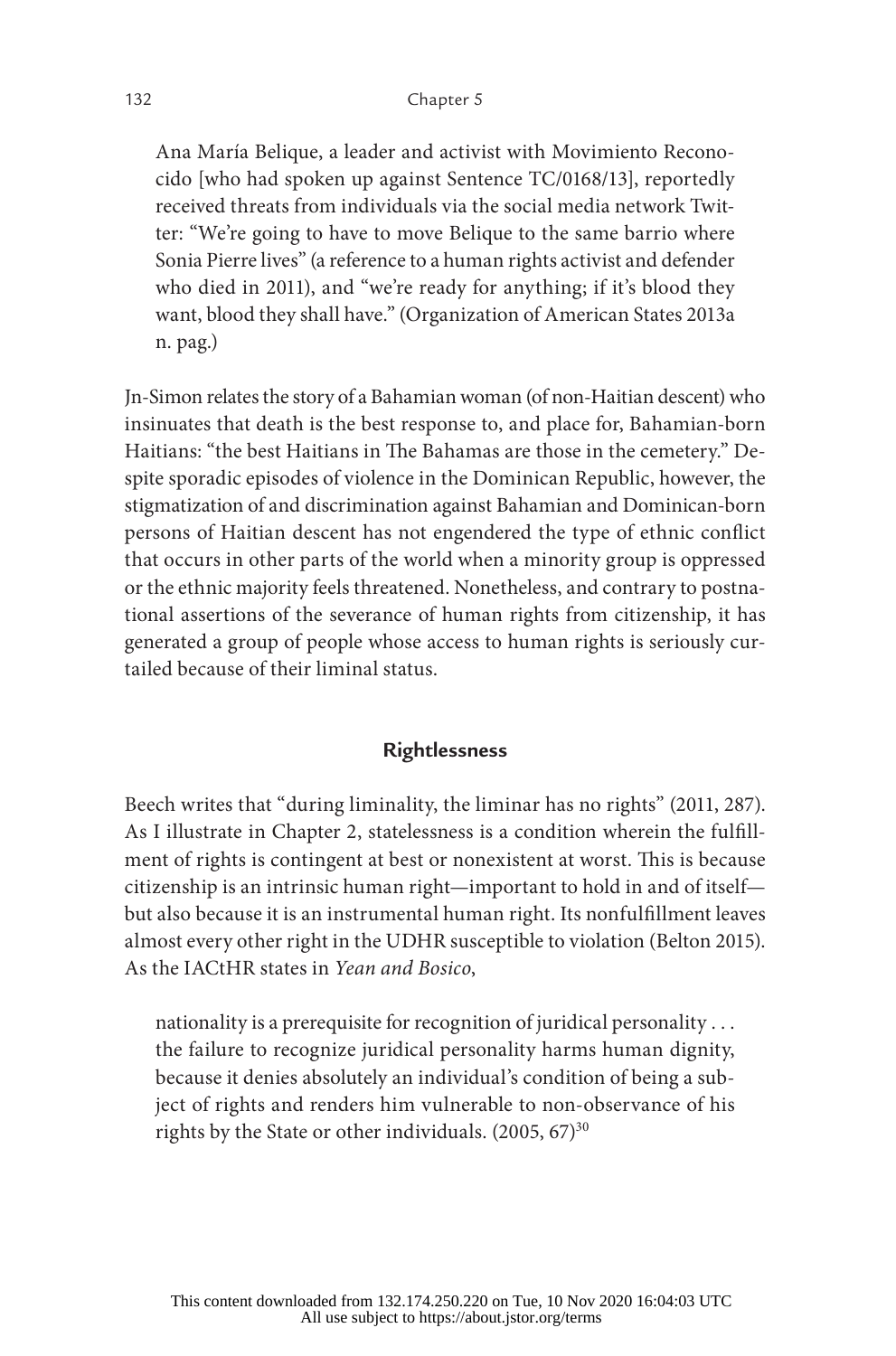As individuals who occupy a liminal space, the stateless encounter difficulties in accessing many of the rights, freedoms, and protections that citizens take for granted. Specifically, those who are stateless, or at risk of statelessness, in The Bahamas and the Dominican Republic face limits in the areas of education, employment, access to health care and justice, as well as restrictions upon their movement.

As parties to the Convention on the Rights of the Child (UN 1989), both The Bahamas and the Dominican Republic should provide free public elementary education to those children resident in their territories. This does not always occur in practice, however. One participant, who ministers in the Haitian community in The Bahamas, notes that when Haitian migrants go to register their children for school they are sometimes turned away and told that registration is not taking place for a few more weeks yet when, in fact, registration is underway. When the Haitian parent returns, registration is closed. This interviewee also says that some Haitians have set up a school of their own to get around this type of discrimination, noting that children coming from Haiti are even less likely to be able to attend public school than their Bahamian-born counterparts: "children who [are] born in Haiti, who come here, you have a 90% chance they will never take them in [public] school. . . . They will have to go to private school."31

While an elementary school administrator in Abaco asserts that all children are provided elementary school education, the interviewee also states that "we will not register a child without any documents" because "we risk exposing the children to danger in terms of health if we do that.... That's why we say that the immunization card must be up to date." This school official was unable to provide information on how many children have been turned away from this particular Abaco school because of lack of documentation or an up-to-date immunization card, but the participant's comments lead one to question how many children of Haitian descent are being prevented from attending school due to their parent's irregular status/ lack of documentation.

Even when these students manage to enroll in school, a few of the Bahamian case study interviewees remark that this education is not free from exposure to discriminatory teachers or classmates. Dumercy, for example, relates how confrontations between Bahamians of non-Haitian descent and "Haitians" would become violent when she attended school. "They would go to war. It became physical. It's not like you [just] feel it mentally, socially, or whatever—it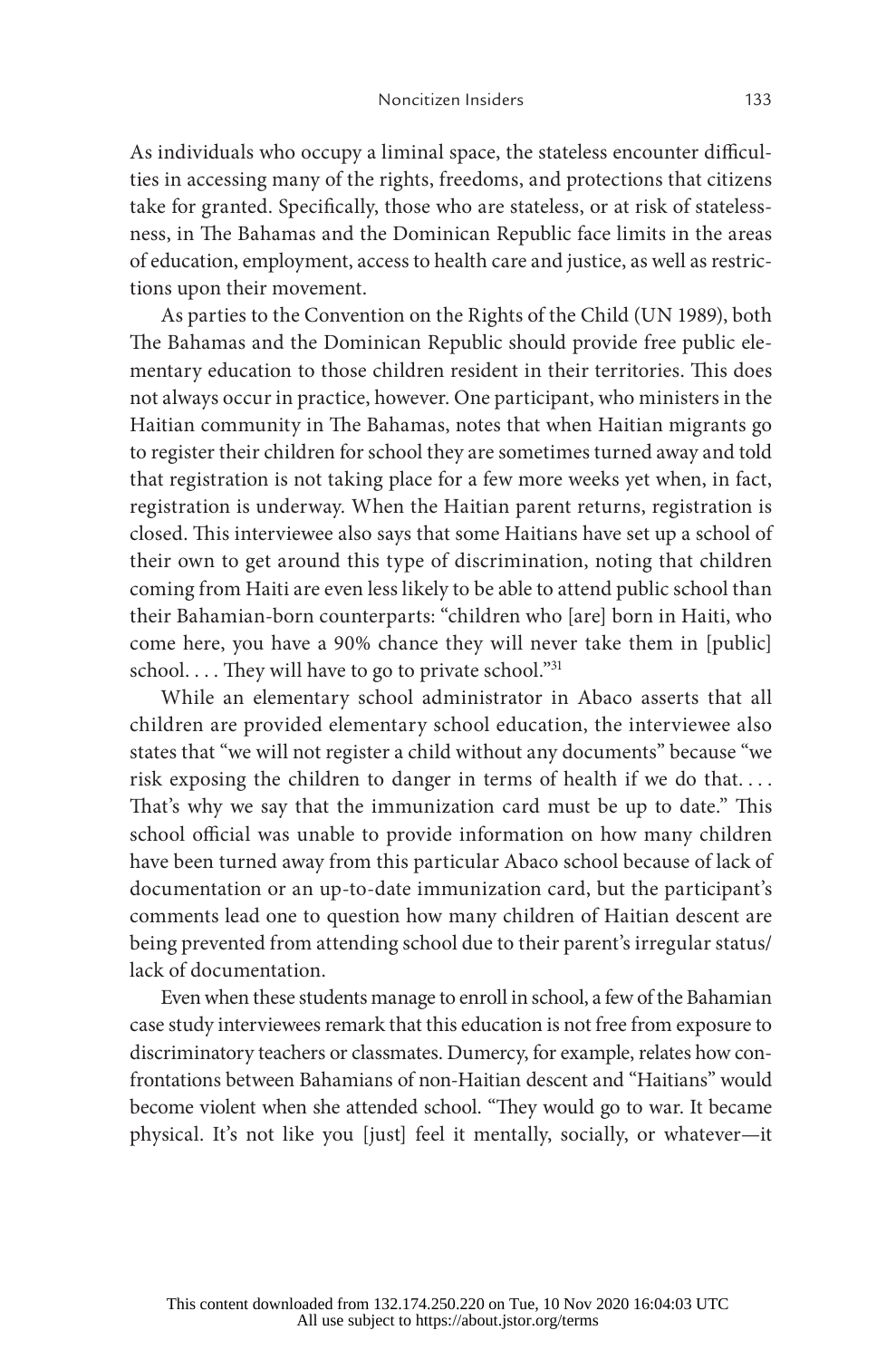became physical to some extent. It affects every aspect of your life as a child." She narrates how children of Haitian descent do not feel the hostility until "they get to school" because their parents "are very protective" of them.

So when they get to the schools, a lot of kids, they don't know how to handle it. So they react to how they're being treated. You'd be surprised at how young these little Bahamian kids would come to school and they already feel hostile toward Haitians. Why? Because that's what they're hearing from their parents. So they already have that hostile feeling towards us. So they start picking on these kids or start picking fights—and trust me, you fight, they'll fight hard. . . . So then they'll always have war.

The aforementioned elementary school administrator in Abaco admits that sometimes "quarrels" occur between the two groups where one accuses the other of being "Haitian," "Bahamian," or "black," but that the confrontations do not get "to the point where it's something that we have to deal with or it becomes a school problem where we have to look into it."32

As concerns the Dominican case, until 2012, the country limited children's access to post-elementary school education if they lacked a birth certificate (Féliz 2012).33 This is one of the reasons why UNDP-DR placed so much emphasis on registering school children in its strengthening the civil registry system program, discussed in Chapter 4. However, a fact-finding mission to the Dominican Republic, conducted by Georgetown University Law School's Human Rights Institute (GULSHRI), found that primary school students of Haitian descent continue to encounter problems accessing education:

problems of arbitrary denial of education in primary school still exist. Although the Ministry of Education has stated that children are allowed to attend primary school while pursuing documentation, not all schools seem to understand this policy. Of those interviewed, fourteen school officials and families reported that some primary schools turn away children without birth certificates, and some officials have publicly stated that they are opposed to letting "Haitians" attend school. (GULSHRI 2014, 28)

Moreover, high school students allegedly still need to possess a Dominican birth certificate in order to take the national high school exams, which are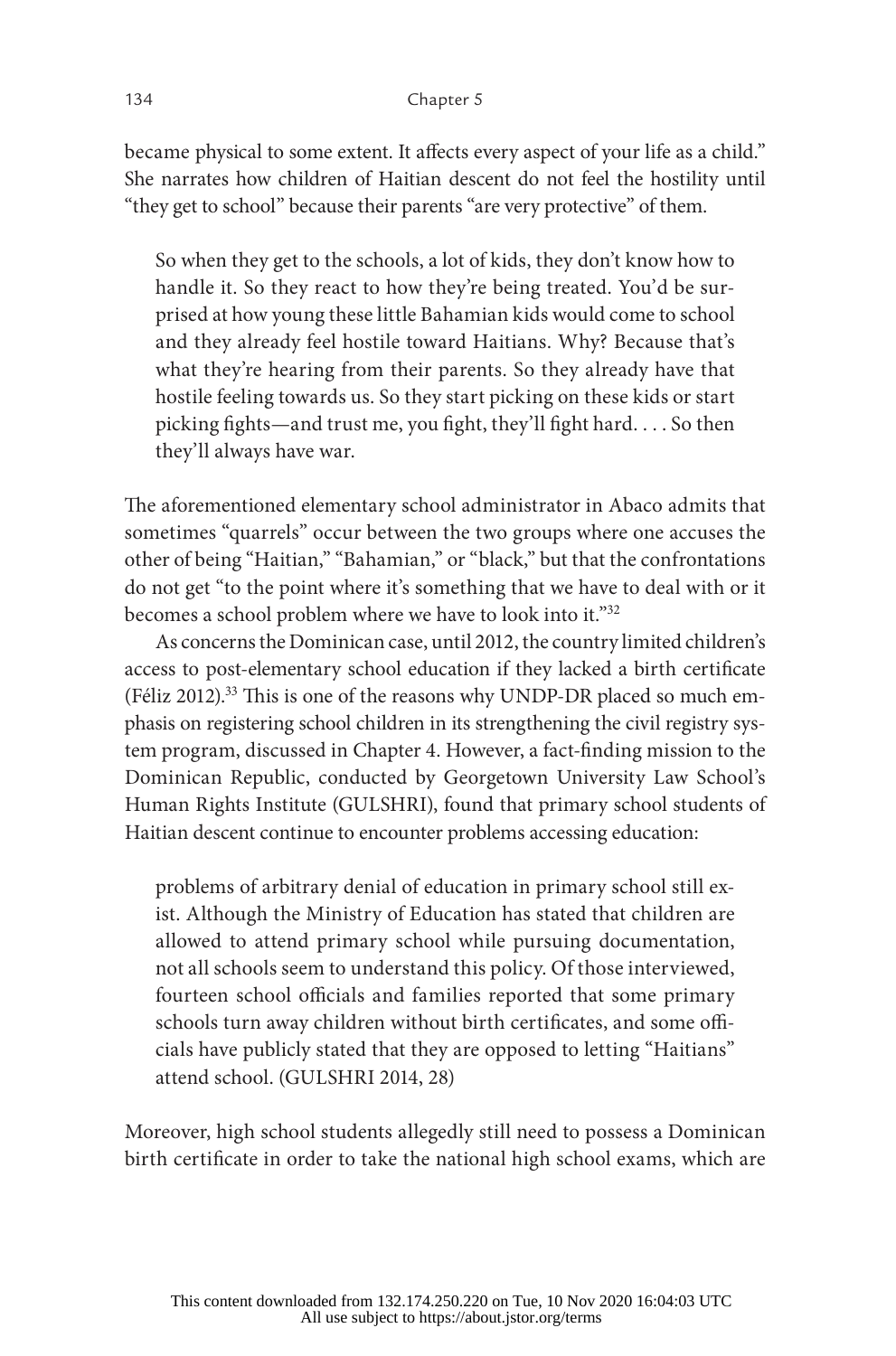required in order to attend university (UN HRC 2008c, 23). Francía Calis García,<sup>34</sup> for example, a twenty-one-year-old born in the Dominican Republic to Haitian parents had difficulties finishing high school because the local Junta Central Electoral office would not give her a certified copy of her birth certificate. After overcoming many obstacles, she finished high school, but has been unable to attend university or secure a job because the authorities will not grant her a cédula. Participants in the Georgetown study report similar stories, noting that "In contrast to the capricious implementation of state regulations regarding high school enrollment, graduation, and national testing, access to university is uniformly denied to those students over the age of eighteen who are unable to obtain a *cédula*" (GULSHRI 2014, 36).

Several of the participants from El Caño confirm that they were unable to pursue their university studies after completing high school. One notes that although she received good grades in high school and was the recipient of a scholarship for her work, the scholarship was never given to her because she was "from a batey."35 She feels like she was discriminated against because of her Haitian heritage and adds that the denial of scholarship opportunities to Dominican-born students of Haitian descent "happens a lot."

Interviewees in Civolani Hischnjakow's work (2011) similarly observe how their inability to procure a certified birth certificate from the JCE prevented them from taking the national exam, continuing their postsecondary studies, or taking part in overseas athletic opportunities.36 "*It prevents me from doing many things*," says Eduardo Dierdito Exilien, such as attending workshops and traveling, visiting the doctor, and continuing his studies, which "is what I most want to do" (2011, 29; italics added). Nico Paredes and Rogelio Exil de La Rosa explain how their athletic careers were cut short and that they were unable to continue their studies as well (31). In addition, the rate of illiteracy among those located in bateyes, such as El Caño, is particularly elevated. Nearly a third of those ten years and older are illiterate (CESDEM 2008, 15), and a quarter of the children aged six and older have no schooling whatsoever (13). The latter statistic is more than double the national rate of 11 percent (15).

The Bahamian-born interviewees of Haitian descent also faced limited educational prospects or roadblocks on their way to finishing high school and attending college. Several explain how they had to pass up educational opportunities overseas because they could not travel to study in the United States using the aforementioned Bahamian-government issued "travel document," or Certificate of Identity. Others note how they had to pay the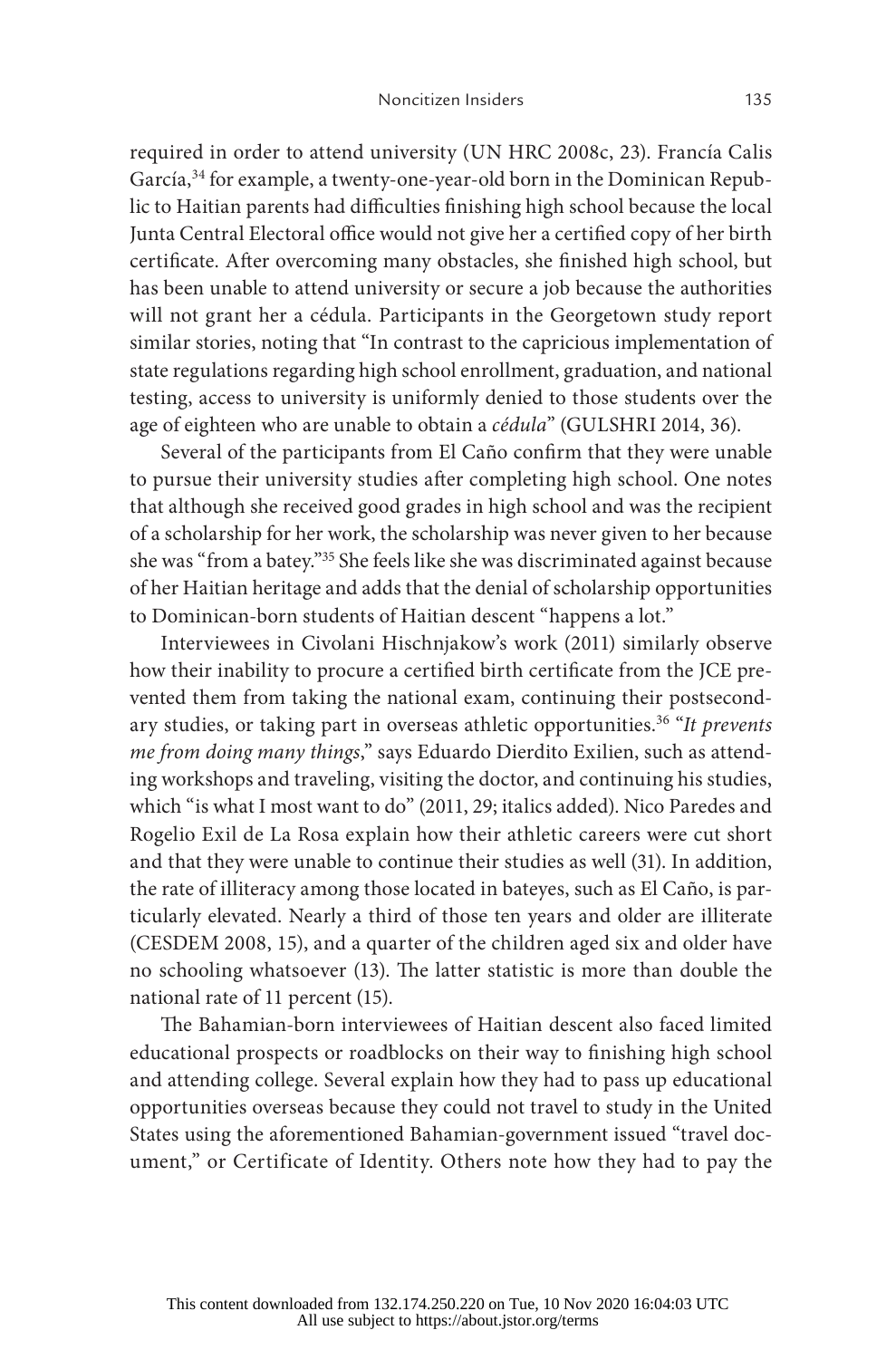non-Bahamian school tuition or "foreigner's fee" at their tertiary institutions in The Bahamas, while most lament their inability to apply for scholarships or take part in extracurricular activities. The immobilization they feel as a result of their forced displacement in situ is revealed in the italicized portion of the comments below.

Akin to the participants who were denied athletic opportunities in Civolani Hischnjakow's study, Bahamian-born Louis describes how

growing up there are many opportunities that came my way, but because I didn't have a passport, it kind of like *hindered me*. I could just give you one [example]. In high school, I was in athletics, into sports pretty good. I had an opportunity to be a part of the Bahamian national soccer team, but that chance was crushed because, you know, they said that I don't have a Bahamian passport. . . . I was hurt.

Dumercy similarly notes how her younger sister was encouraged by a local police officer in Abaco to apply to the Ministry of Youth, Sports and Culture for a sports scholarship. This officer was so impressed with her sister's athletic ability that he personally took the application to Nassau, confidant that she would get a scholarship. As Dumercy relates, however, the Ministry never even sent a letter of acknowledgment about the application.

So to this day what she's doing now actually, is she is working in my [other] sister's store—because she has a children's store. That's what she's doing now. But this girl could have gone on to run in the Olympics. This girl had the fastest time. Like, she broke all kinds of records. But because of her last name, *she never got anywhere*. There's a lot of talented kids out there who *could have been achieving so much more*.

Dumercy also notes that Bahamian-born students of Haitian descent are often passed over for prestigious positions in high school. "I've seen kids who they don't give you valedictorian because you're Haitian. They'll give you maybe salutatorian." She says that this type of discrimination happens "every day . . . it's so regular." Jn-Simon faced this discrimination first-hand. She became Deputy Head Girl, but was actually threatened by a parent of another (non-Haitian descended) student. This parent, whose daughter had been in the running for Head Girl, grabbed her and "told me she was investigating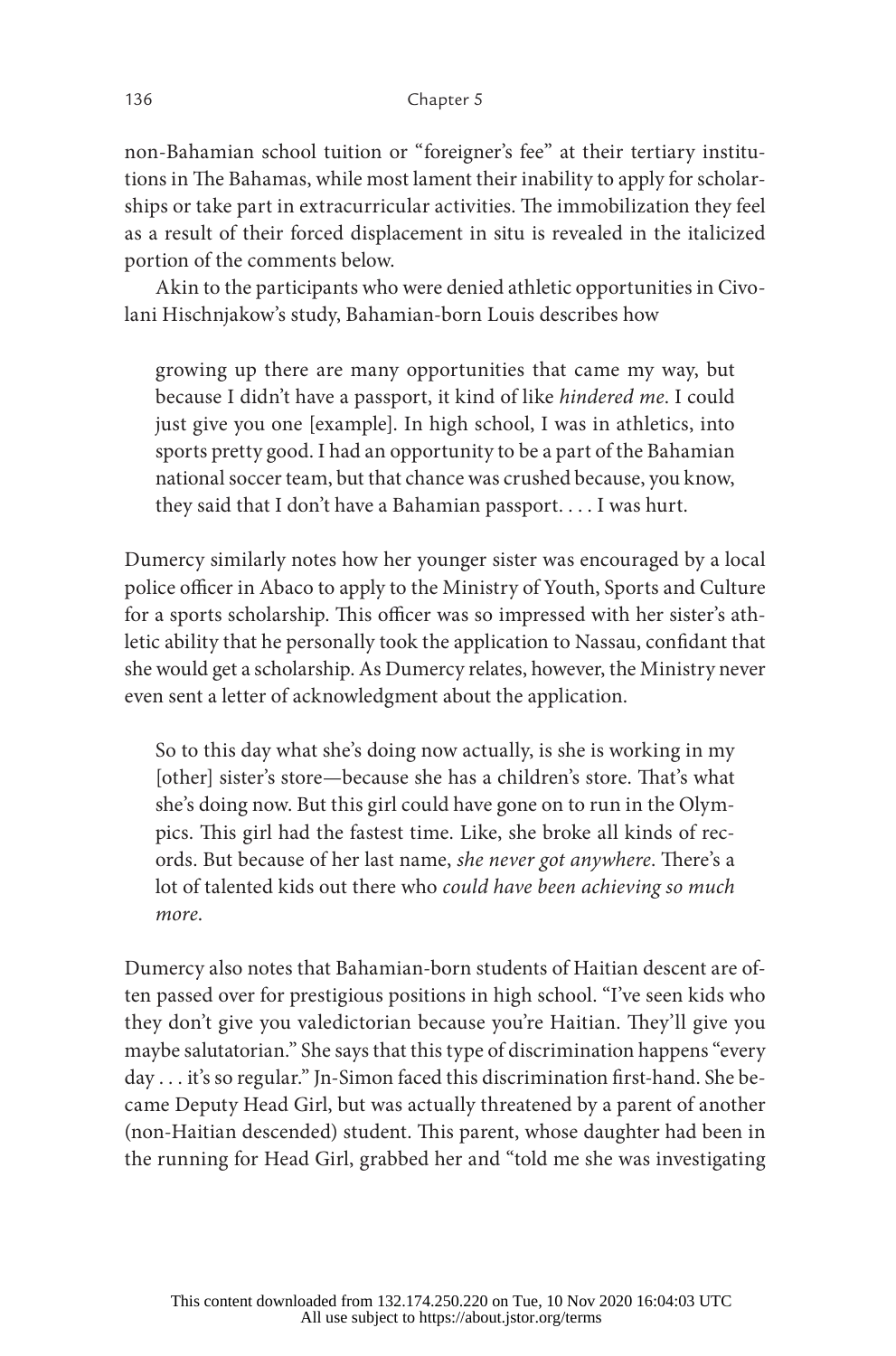me. . . . Teachers started shifting me in my seats in class. . . . *I was so depressed*. I didn't even want to go to school anymore. It was that serious." Her grades plummeted due to the harassment.

After-school programs, such as the police and nursing cadets, were also off-limits to the Bahamian-born interviewees of Haitian descent. St. Cecile explains how in grade twelve she "wanted to join the cadet corps and I remember the police officer—she was a lady—telling me 'You can't join the cadet corps because you don't have a Bahamian passport.' Yes, I remember that. And then *it hinders you from moving forward*." Jn-Simon similarly adds how the police cadets, which is "a very, very good program . . . once you go to school under them, they pay for your school tuition," is off-limits to Bahamian-born students of Haitian descent. She adds,

If you don't have a [Bahamian] passport, you can't join the police cadets. Then there is the nursing cadet program where they have this nursing program in high school and then when you get out of high school, they pay for your tuition to go to nursing school. However, if you don't have a passport, you don't get the nursing grant.

Desmangles says that many Bahamian-born children of Haitian descent want to be included and want to participate "in the economic well-being and the growth and the building of this nation. . . . They want opportunities, but *it gets to the point where they are stagnated* from these opportunities." Former attorney general Sears agrees, stating that

some of the highest achieving students are Haitian Bahamian students. The challenge for many of these young people is when they finish high school. They would have done well. Some would have gotten distinction and awards for their academic, athletic, and civic performance within the school, but *they cannot advance . . . they are faced with this roadblock*.

Due to the varied obstacles that immobilize them during high school, and the limited prospects they have of attending a tertiary education institution, Bahamian- and Dominican-born students of Haitian descent often end up either unemployed, underemployed, or engaged in 3D work—work that is dirty, degrading, or dangerous. Jn-Simon, for example, relates how her Bahamian-born friend was a great basketball player and had been offered a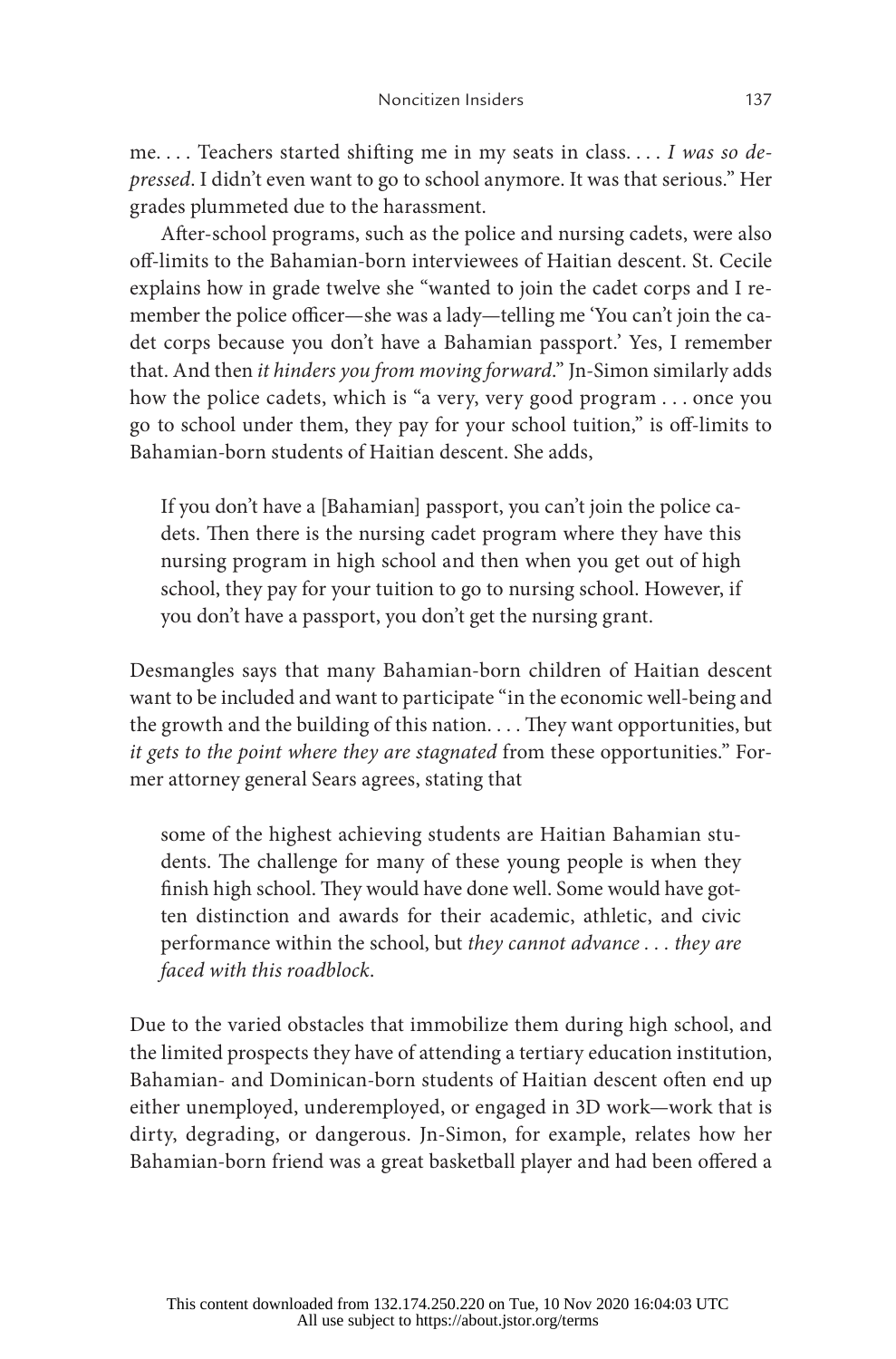basketball scholarship to study in the United States. Once his Bahamian passport was revoked, however, this opportunity was taken away.37 He ended up not graduating from high school, has two children—and "one on the way"—and is unemployed. She explains how another friend "who got the highest [Bahamas Government Certificate in Secondary Education exam results] in the government schools in her year . . . didn't even have an opportunity to go to [university] because . . . she wouldn't be able to get a scholarship." Jn-Simon says that after working so hard in high school, her friend now "has to work and *settle for mediocrity*. Like certain jobs that she would never see herself doing, she has to settle for them in order to get where she wants to get in life."

Jn-Simon, who is currently a College of The Bahamas student, adds that many of the young female students of Haitian descent in her neighborhood see limited opportunities post-high school because of their ethnicity. They thus decide to "jump out of school pregnant. And then they'll tell you *you're wasting your time going to school cause you still can't do anything* because you're a Haitian." The Dominican-born interviewees of Haitian descent in the Georgetown Law report relate similar experiences of frustration and "impoten[ce]" (GULSHRI 2014, 40), finding their ability to carry out key life projects severely disrupted.

Several of them dropped out of school, either fearing that they would be asked to show documents that they did not have or because they knew that even if they did well in high school, it would not matter because they would be unable to attend university afterwards. Juan, who had been denied his cédula and prevented from attending university "despite an excellent academic record," laments that "*my future has been destroyed*. . . . Very early I had a vision that at twenty I would finish high school, go to college, and earn a degree and by 25 have a family. Now I am 25 and I have not even begun" (GULSHRI 2014, 37; italics added). Lack of citizenship thus leaves many of these Bahamian- and Dominican-born persons of Haitian descent with little hope for the future.

Government jobs are out of the question without a Bahamian or a Dominican passport, as are many jobs in the private sector. Desmangles notes how many young Haitian Bahamians "take menial positions and then some of them *they get stuck in them*" because of difficulties in securing Bahamian citizenship. Dumercy adds that "The stigma of the last name" haunts those who get an education and who try to advance in a career. She says that "local employers here, they look at your name and not at your qualifications."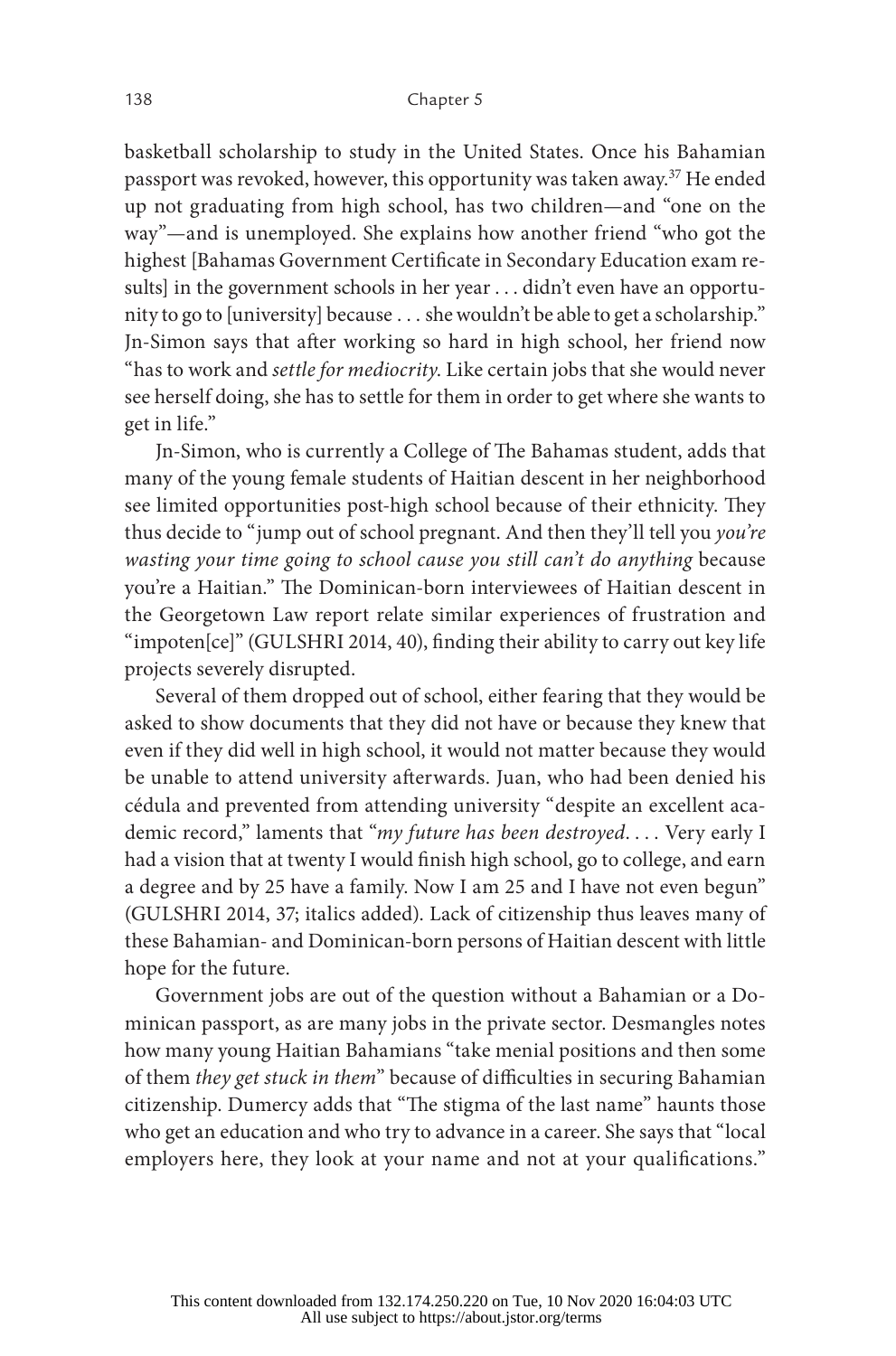St. Cecile, who previously worked in the healthcare industry, explains how, "when I applied for jobs . . . they see the qualifications there" but that "just by looking at my name . . . you *won't get hired*." Petit-Homme describes how one's last name automatically places a person in certain menial positions in the eyes of many non-Haitian Bahamians. He describes how he was at The Bahamas National Film Festival holding a conversation with an American filmmaker when

this lady, this Caucasian Bahamian, decides to interrupt our conversation. "Oh I haven't met you two guys. Are you filmmakers?" And he said, "Yeah." He told her his name and I told her my name and she asked me where my name was from. And I told her my name was Bernard Petit, and she said, "Where's that from?" And I said, "That's from Haiti." "Oh really? Do you mow lawns and weed gardens?"

Apparently some Bahamians have difficulties envisioning individuals of Haitian descent in any profession other than manual labor. Dumercy argues that it is not in their interests to do so. She says that while it is common to find persons of Haitian descent in "risky and life-threatening" jobs, you will not find them "in tourism or some of the other key areas that might be useful to have international, multicultural knowledge" because "The stigma of the last name" is so great.

These Bahamian-born interviewees' Dominican counterparts encounter similar obstacles in employment. Calis García explains how although she took courses in accounting, computing, and basic English, without a cédula she cannot find employment as a teacher. Once, when she found employment as a teacher's aide, she was paid very little money and told that she could not continue because she did not have a cédula. She has faced many such career limitations and it has left her despondent. "*Many times I don't feel like going on*," she says. Exilien likewise expresses dejection: "*They killed me morally* because when you are in a society and you cannot have a career, you cannot be in a job unless you are doing things that a person who has no worth does," it is like being "an immigrant, an unknown, an undocumented person" (Civolani Hischnjakow 2011, 35; italics added). He says that he has had to take on jobs that he would not have chosen if he had been given his cédula and been able to pursue the opportunities that had been presented to him (42). Other interviewees agree and lament their inability to advance economically as a result.<sup>38</sup>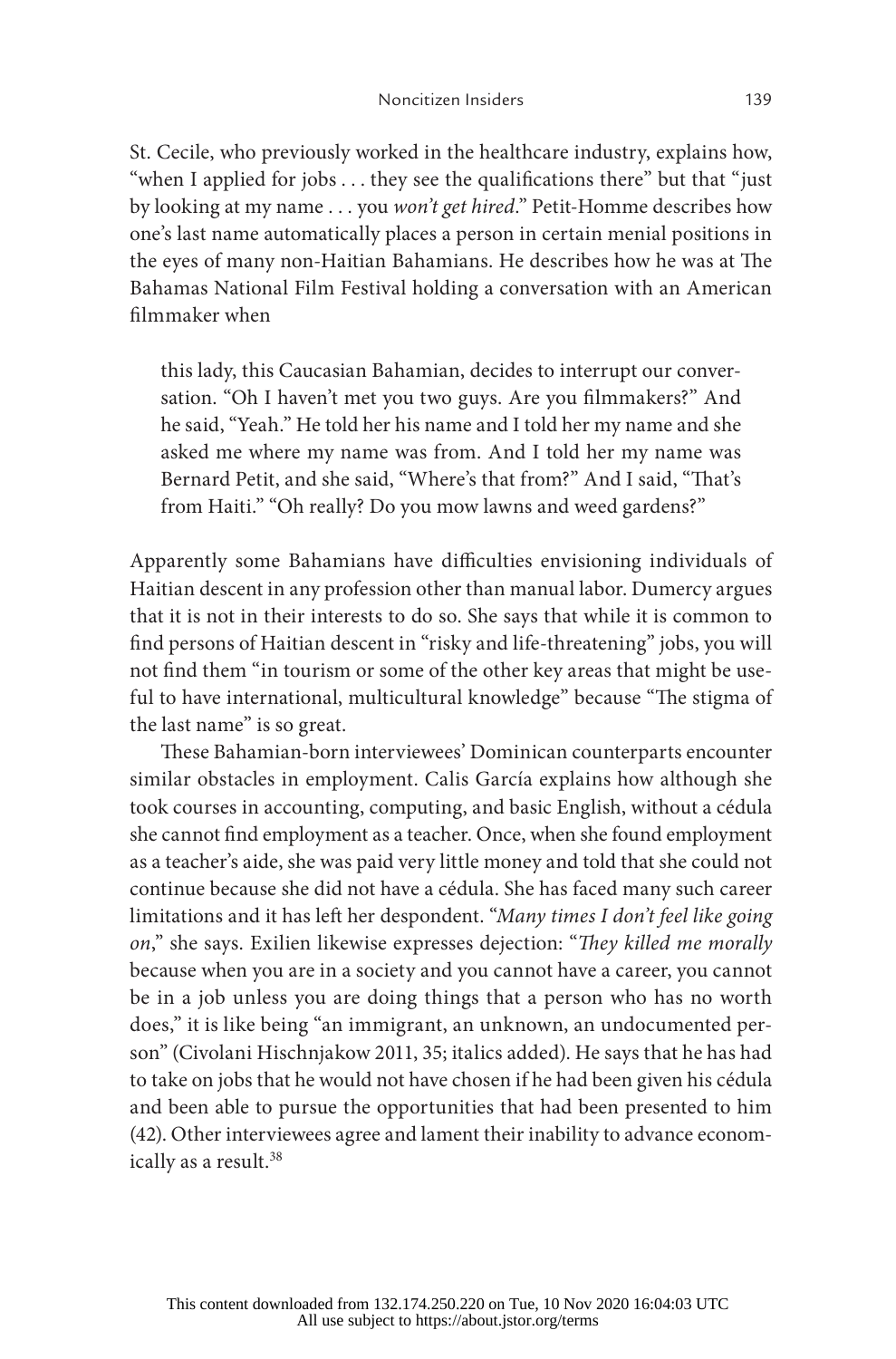Although part of the lowest economic classes, poverty affects Haitian descendants in The Bahamas and the Dominican Republic differently when it comes to healthcare. Like their citizen counterparts, noncitizens are readily able to access healthcare in The Bahamas. In fact, one of the biggest complaints from Bahamian society is that undocumented or "illegal" persons are using the nation's hospitals and clinics without paying for the services. Dr. George Charité, who runs his own medical clinic in Abaco and who is a Bahamian of Haitian descent, "[does not] know if it is true or false that they are overcrowding the public system because once it's affordable, they pay" for private care. He states that not only are persons of Haitian descent "paying for their services," but "there's a preference, even the ones who go to the public system, they go to the public doctor's private residence and they pay to see him at his house."

Moreover, those who have to use the public clinic end up paying a higher fee, according to Dumercy. "We're paying two to three times what you're paying," she says, "and then you're criticizing me for going to see the doctor when I need it." In contrast, in the Dominican Republic, health care services for people who are undocumented are limited, whether due to lack of proximity to such services or because of discrimination. NGOs, like Batey Relief Alliance-Dominicana, end up providing vaccines, gynecological and dental care, and a range of other health services to those who live in the bateyes, irrespective of their status in the country.<sup>39</sup>

Although the health care situation is different for the noncitizen insiders in The Bahamas and the Dominican Republic, similarities exist when it comes to lack of freedom of movement and access to judicial remedies. Beside the aforementioned inability of some interviewees to travel overseas for athletic and educational activities, participants in both countries explain that when authorities perform roundups to deport individuals, many individuals of Haitian descent, both legal and illegal, feel trepidation and are reluctant to leave their communities. As described earlier in the Dominican case, being black—whether of Haitian descent or not—can get one forcibly removed to Haiti. As Human Rights Watch reports, "The threat of deportation causes Haitians and Dominicans of Haitian descent to restrict their travel, avoiding cities and remaining within the bateyes, which migration officials rarely enter" (2002, 12).

That many of these people lack Dominican identity documents due to the various practices described in Chapter 4, and "that Dominicans are legally required to carry the national identity card (cédula), the lack of official doc-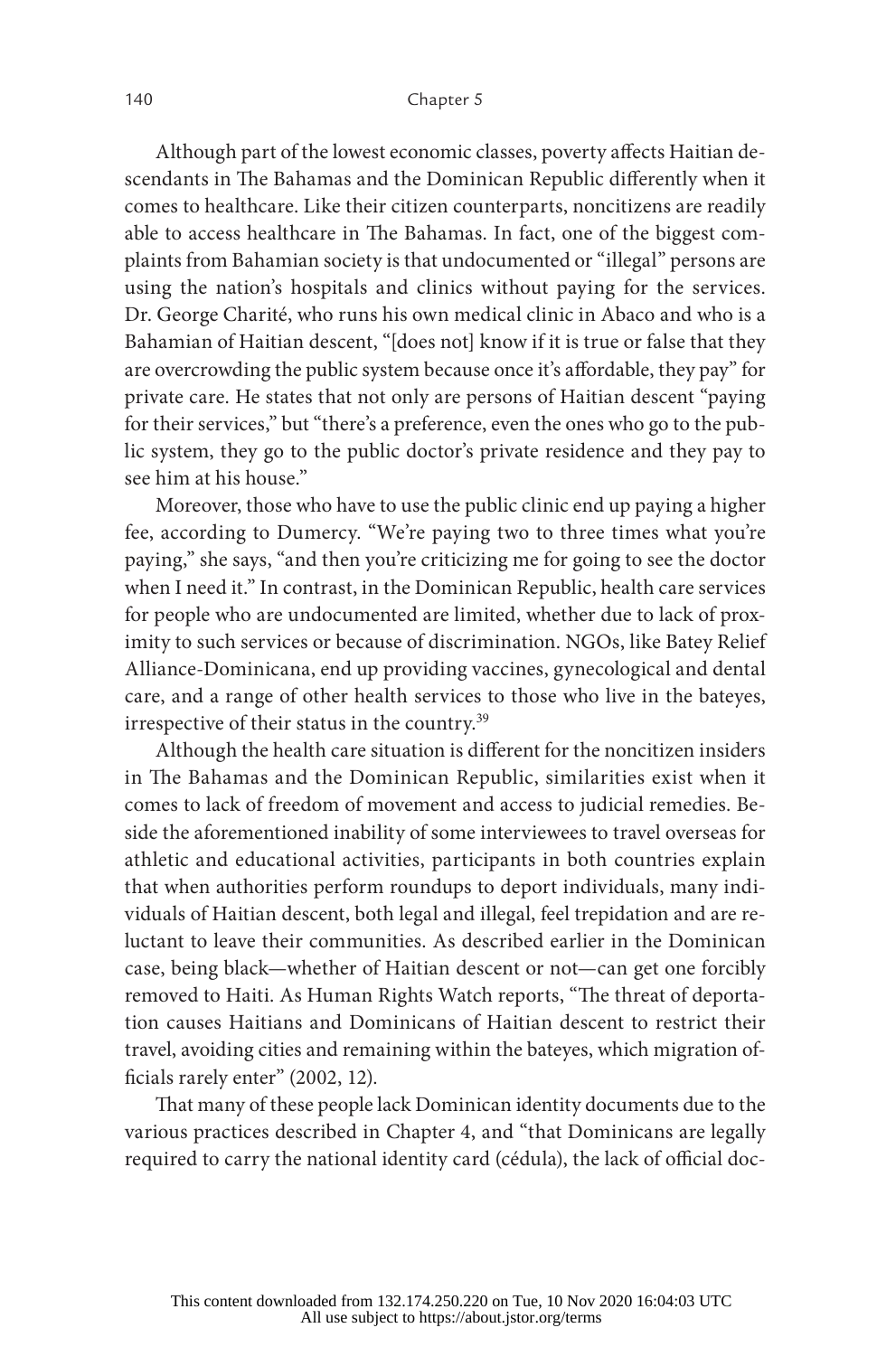umentation also imperils individuals' right of free transit within the country" (Martínez 2011, 61). One of the participants in Civolani Hischnjakow's study, Feliciana Pelsien Yan, reveals for example that she leaves for work very early and returns late because she is afraid of being rounded up and deported to Haiti for lack of a cédula. "I feel very insecure," she admits (2011, 28).<sup>40</sup> Organization of American States representatives heard a story from a woman who, "out of fear of being deported to Haiti, 'where I don't have anyone,'... does not travel to see her grandchildren, who live in a city less than an hour away from where she lives" (OAS 2013a n. pag.).<sup>41</sup>

These comments reveal how "deportability" (De Genova 2002) affects the everyday lives of persons of Haitian descent by causing them to restrict their activities—a form of self-immobilization that results from fear due to their liminal status.42 Children may be especially vulnerable in these situations. Diène and McDougall report, for instance, that "Deportations occur so rapidly that family members are not informed. Parents are deported leaving children unaccompanied" (UN HRC 2008c, 5). Several years later, Charpantier affirms that this activity is still occurring. "And they leave the children behind," he says, "and we are also denouncing that they are leaving children abandoned."

In the Bahamian case, Bahamian-born and educated students sometimes spend weeks or months in detention because of their parents' undocumented status, while an untold number are uprooted via deportation: "sometimes you find more children who born in The Bahamas than Haitians themselves" in the detention center, notes one interviewee.<sup>43</sup> Even those who hold Bahamian government issued travel documents are deported, according to this participant, who adds that this happens "All the time. All the time." Jn-Simon concurs, "I know a lot of Haitian children whose parents are deported and they have to live with, you know, Haitians. They have all sorts of family. Everybody is their cousin—and then they have to live with a cousin's cousin. The things that happened to them, it's depressing. And my mother takes in a lot of people. So I could tell you, these people go through a lot."

Dr. Charité sees the problem of deportation of Bahamian-born children as particularly pressing when it comes to their identity. He explains how the Department of Immigration rounds up irregular migrants and deports their Bahamian-born children along with them.

When the child reaches Haiti that child knows nothing about Haitian culture. Most of them can't even speak Krèyol. So what's going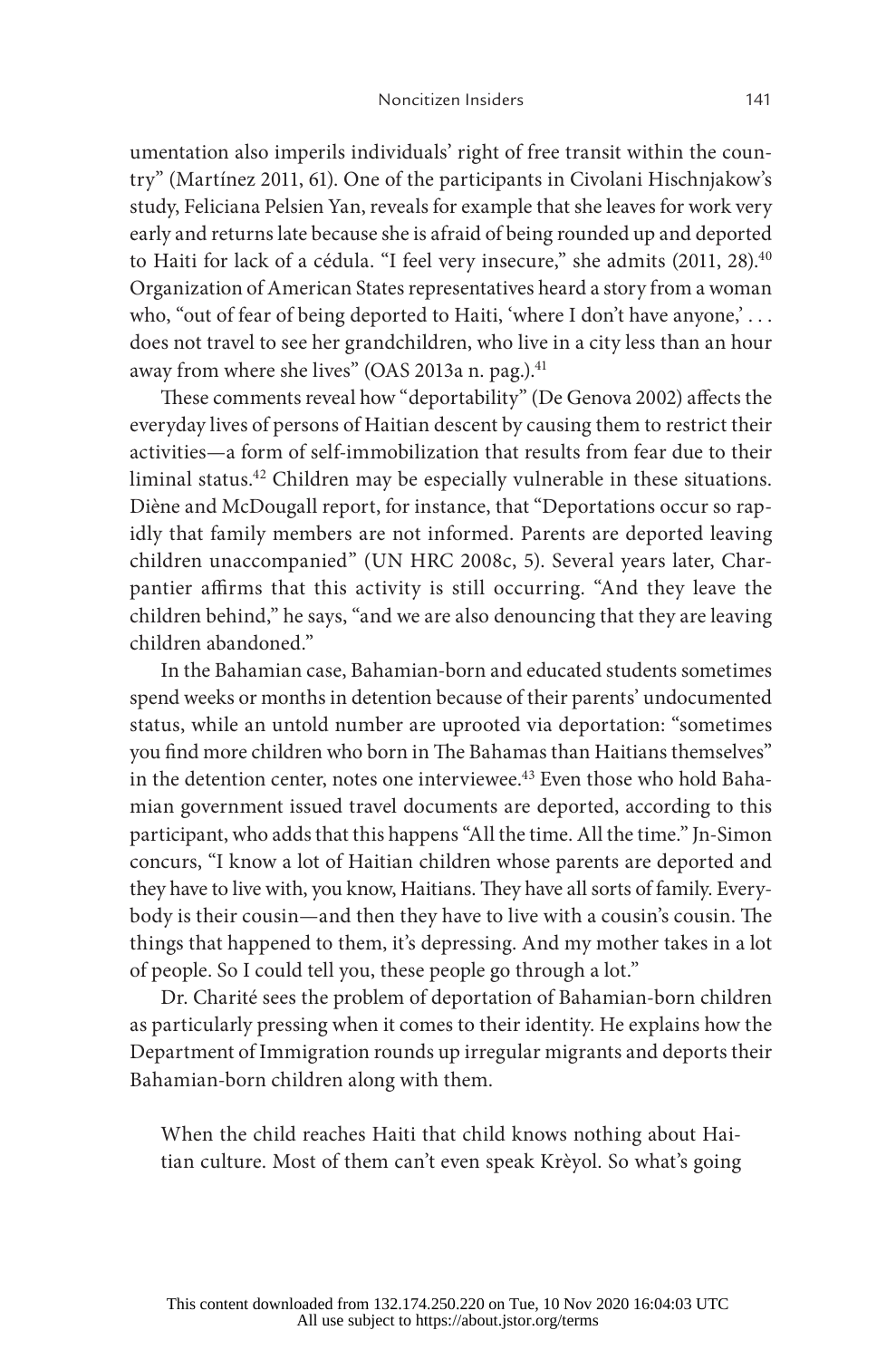to happen? That child has to now try to learn the culture, which he or she might not be able to fit in. When that child reaches Haiti, that child is going to be also a misfit because the people in Haiti don't understand the child either. Whenever the child reaches 18 . . . that child is going to pine to come back to The Bahamas. That child now comes back to The Bahamas, knows nothing about Bahamian culture, knows not how to read English or write in English. So what [do] you do with that child now? *You put that child in an environment where he or she can't function*.

Dumercy explains how in The Bahamas some Haitian migrant parents are trying to counteract this situation by enlisting a service wherein they "sign these papers to say if something happened to you [e.g., deportation], this person can be a legal guardian for your child. So now a lot of persons in Nassau are filling out these documents in advance. So if something happened to them, their kids would still be able to go to school and have a life here [in The Bahamas] because they don't know anything about Haiti." Others find themselves in a situation of family separation, unable to accompany their sick children to overseas hospitals or unable to join their partners in another country.44 The right of a family "to protection by society and the State" (UN 1948, Article 16) is therefore jeopardized when one is stateless.

As pertains to legal remedies and access to justice, one of the main problems that stateless people face is that they lack a juridical personality. As I note earlier, the IACtHR asserts that "The right to the recognition of juridical personality implies the capacity to be the holder of rights (capacity and exercise) and obligations; the violation of this recognition presumes an absolute disavowal of the possibility of being a holder of such rights and obligations" (2005, 66). A stateless individual, the court continues, "ex definitione, does not have recognized juridical personality, because he has not established a juridical and political connection with any State" (66–67). Lacking this connection, stateless people are unable to lawfully acquire property, obtain loans, credit, enter into contracts, or sue. Thus, as Leonardo points out, the stateless

really have nothing to lose. The only thing [those who were denationalized] had was their juridical personality. They are poor people, extremely poor. The only thing they have is their juridical personality, which allows them to develop in society; to get married, purchase,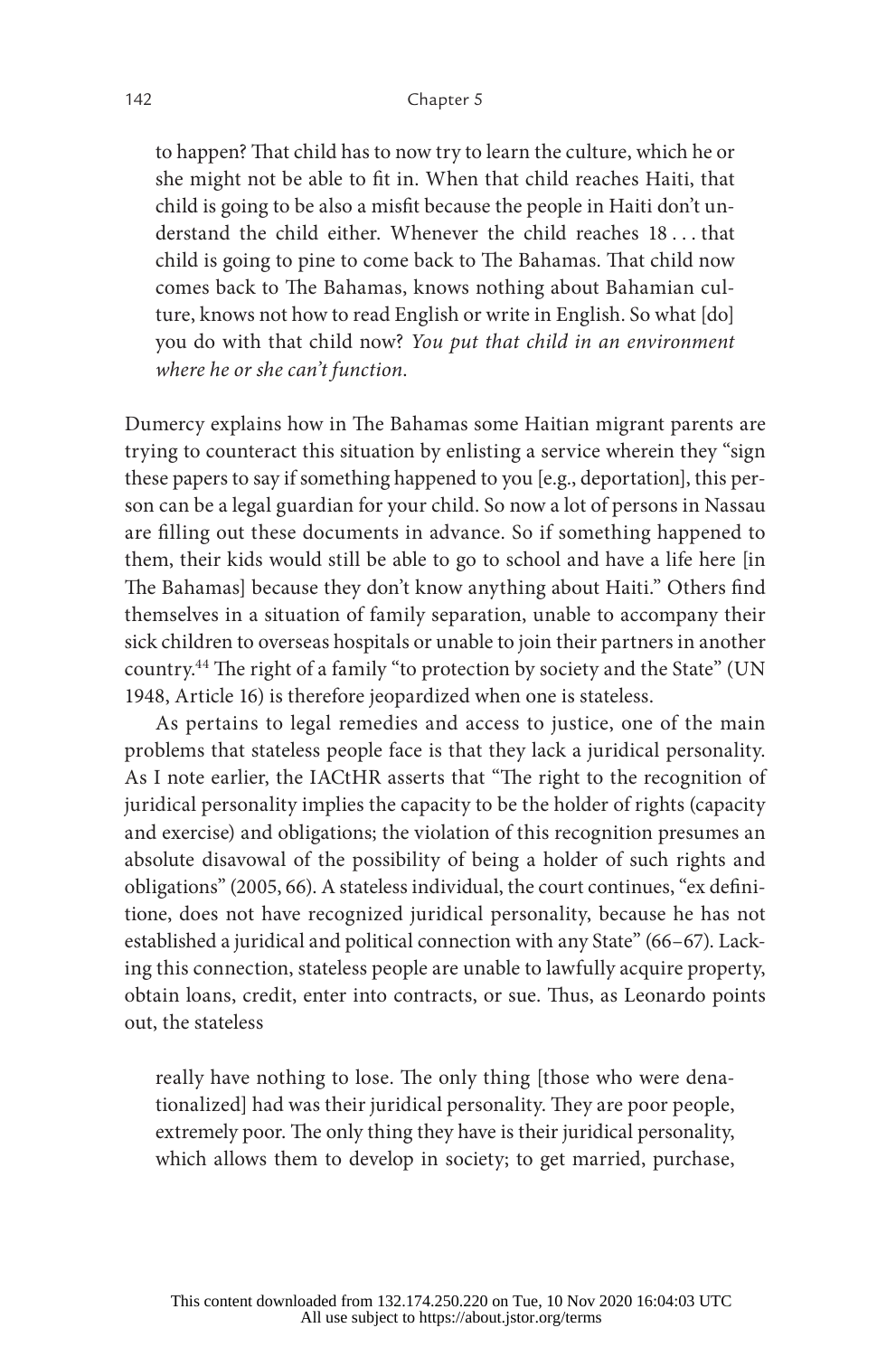sell, open a bank account—all of these possibilities were taken from them arbitrarily by the State. They have nothing to lose. They don't have anything.

On their recent trip to the Dominican Republic, OAS representatives "spoke with many people who stated that without a cédula they are unable to file a claim or follow through with a judicial proceeding. One mother informed the delegation that, since neither she nor her son have documents certifying that they were born in the country, she cannot sue her son's father for child support" (OAS 2013a n. pag.). Not only is it nearly impossible to press a case in the courts, but those who are stateless also encounter difficulties registering the births of their children. As I noted previously, three of the five participants from El Caño were mothers and related how they were unable to register their Dominican-born children because of their own lack of a birth certificate or a cédula. "I feel terrible," confesses one, knowing that her child's ability to carry out key life projects has diminished as a result. Not only do the stateless "live in a state of extreme vulnerability" (OAS 2013a n. pag.) because of these various challenges, but the rejection they feel from society poses an additional hurdle on their quest to carry out key life projects and to establish their place identity (who they are and where they belong).

### **Reflection**

Lack of citizenship from the countries of their birth not only immobilizes the stateless in terms of life opportunities and rights enjoyment, but it also leaves them without a psychological home, even though the majority remain physically rooted in the countries of their birth. As persons stuck in a state of liminality, stateless interviewees, or those who had been at risk of statelessness, readily reflect<sup>45</sup> upon what their "betwixt and between" status means to them in terms of their place identity.

It was commonplace for the Dominican interviewees who were stateless or who had been at risk of statelessness to evince a strong sense of Dominican identity. The five persons interviewed in El Caño felt Dominican, even though they were facing problems in obtaining their cédula or in registering their children as Dominican.46 Tejeda contends that "They feel like Dominicans because they were born here. They learned our cultural system and our history and they talk Spanish and they don't practice voodoo. They're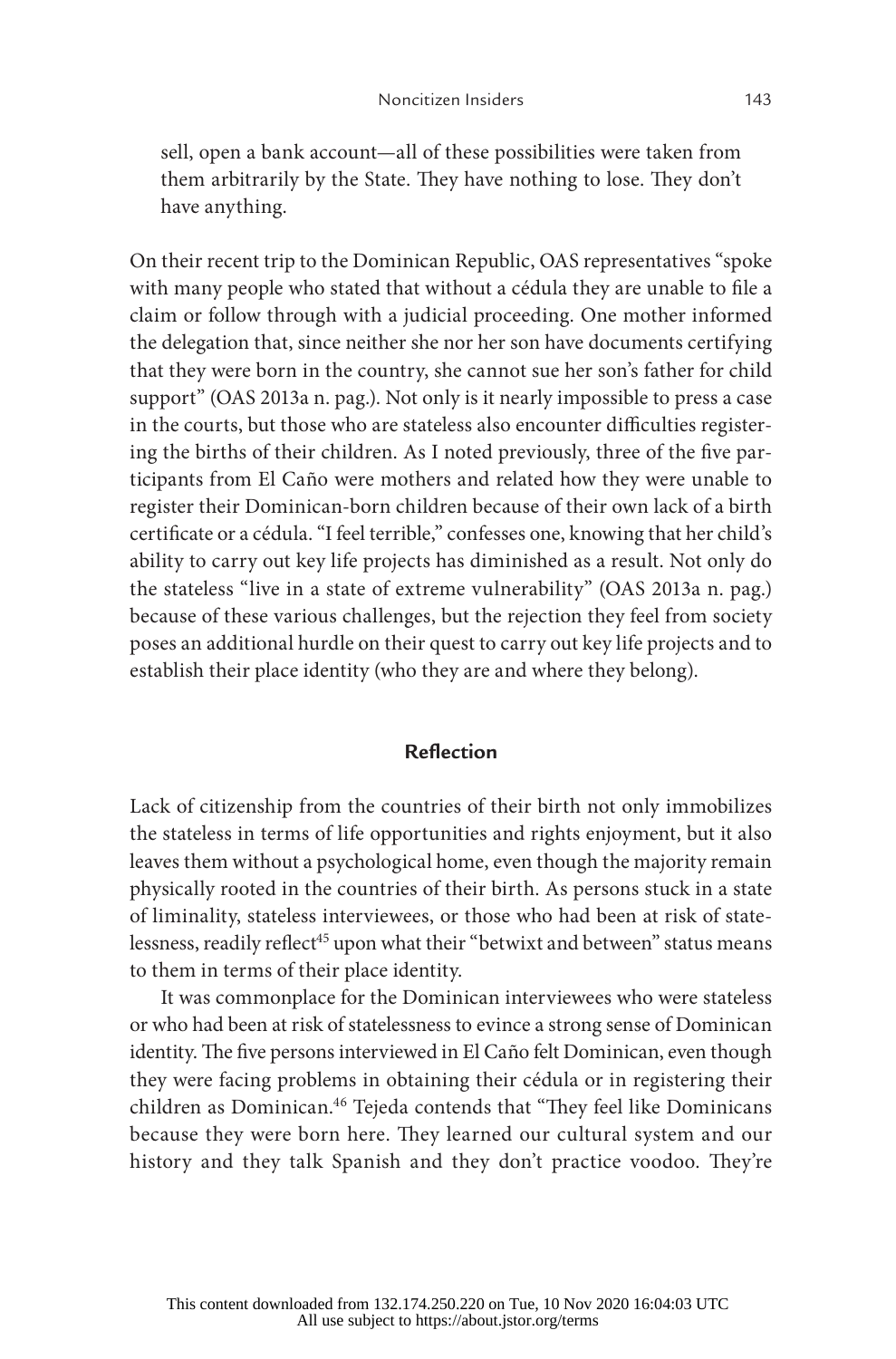Dominicans in the whole sense of the word." Paraison agrees, "They are culturally much more Dominican than Haitian. . . . They all know the Dominican national anthem, but not the Haitian national anthem. They play baseball; they don't play football."

The participants in Civolani Hischnjakow's study also "All felt very Dominican despite the discrimination they had received" (2011, 45). Yan, for example, states that "I am Dominican even if they keep my document: I am Dominican . . . it is an identity that is mine, not theirs" (24). She adds that "I am simply of Haitian descent, but I carry Dominican culture in my blood. . . . I have no knowledge of Haiti" (25). Gamboa contends, however, that the strength of one's sense of Dominican identity depends on whether a person feels entitled to Dominican citizenship or not:

there's people who will say, "No I am Dominican and I feel Dominican. I have documents that say I am Dominican. They are just now trying to discriminate against me." . . . There's other people who say, "Well we've always been discriminated [against]. The government has not wanted us and they are making us stateless." . . . And then there's the other people who do not necessarily feel entitled to Dominican nationality because it's been so hard for them to actually even get it or to have their children obtain it. . . . Not sure if stateless would be the word they would use. But [they are] definitely unwanted here and [are] not able to access Haitian nationality either.

While a stronger sense of "being Dominican" exists among many of those who have been rendered stateless in the Dominican Republic, a strong sense of "being Bahamian" does not as readily exist among the study participants from The Bahamas. Arguably what accounts for this difference is the sense of entitlement that Gamboa spoke of. As noted earlier, those born in The Bahamas of Haitian descent, or of noncitizens generally, have no right to Bahamian citizenship. Most of them know that they can apply for Bahamian citizenship at eighteen, $47$  but few of them grow up thinking they are Bahamian. As Desmangles states, the possession of a Bahamian government issued Certificate of Identity, which demonstrates where and to whom a noncitizen child is born so that they may apply for Bahamian citizenship at eighteen, only leads a person to being "treated as though you are a foreigner." Anyone born in the Dominican Republic prior to the 2010 constitutional amendment, however, had the right to Dominican citizenship. Thus, as ex-

This content downloaded from 132.174.250.220 on Tue, 10 Nov 2020 16:04:03 UTC All use subject to https://about.jstor.org/terms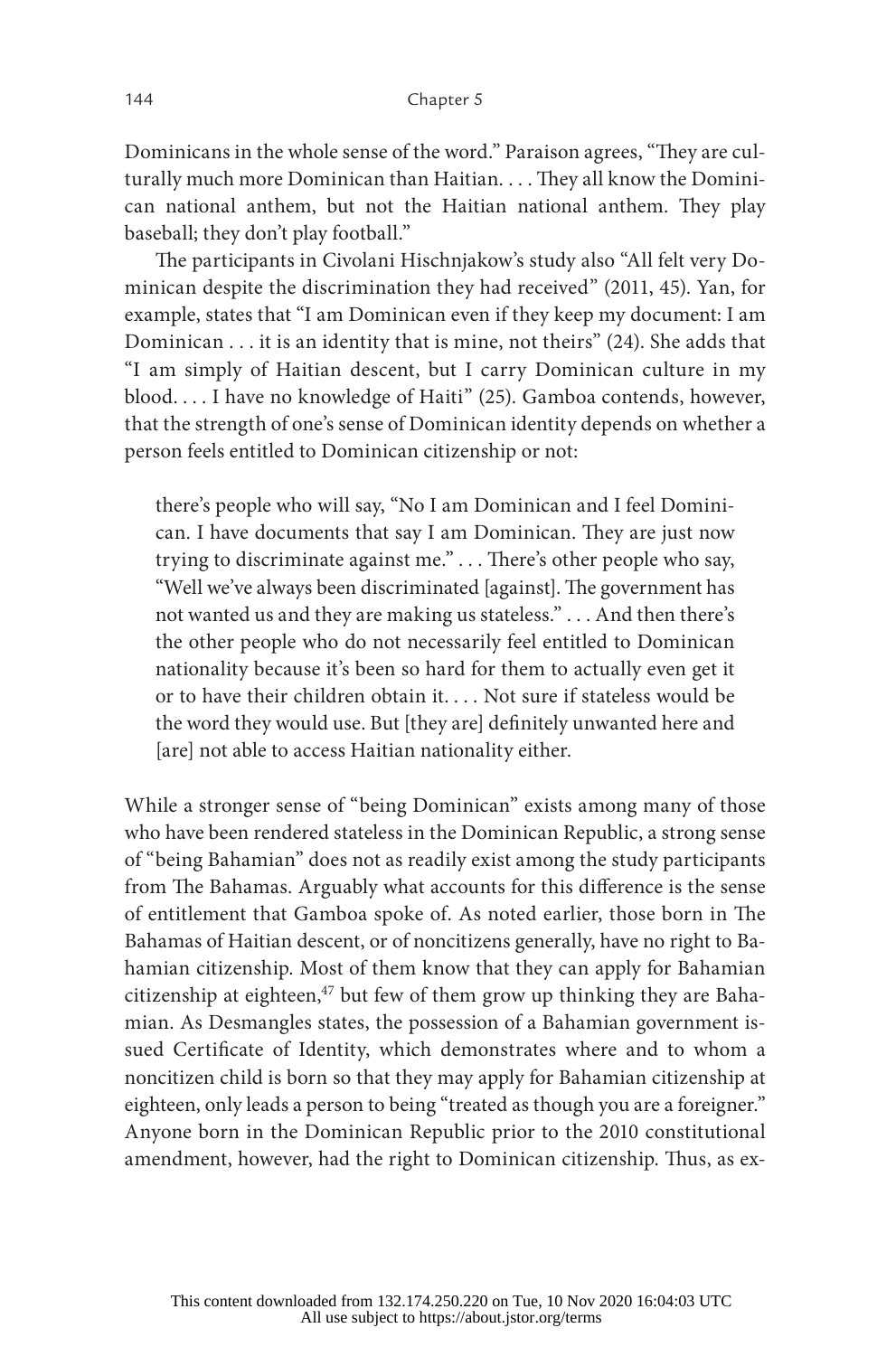plained in Chapter 4, many of the persons who are being rendered stateless now once held Dominican citizenship documents and this affects the strength of their sense of belonging to the Dominican state.

Although the Bahamian-born interviewees of Haitian descent were under no illusion that they were Bahamian citizens, they did not consider themselves Haitian either. Dumercy explains how there were two soccer teams in her neighborhood when she was growing up. One "was a 'real' Haitian team" while the other was made up of "Haitian Bahamians." "I'd side with the Haitian Bahamians as a spectator compared to the real Haitians," she says, "because I'm Haitian Bahamian" and she feels that "unless you're part of the family," the "real Haitians" reject those of Haitian descent. "The real Haitians look at us, they're like, 'Oh yeah, you born here, you little Bahamian,'" she remarks in a pejorative tone.

Despite her self-identification as a "Haitian Bahamian," Dumercy then states something that reveals how ambivalent she is about the "Bahamian" side of her identity. Describing how she would "pick who I like" if two Haitian soccer teams played against each other, she adds that she would "side with the Haitian team"—whether or not they were good players—if they "went up against Bahamians." Yet when asked by the Haitian ambassador during her Haitian "renunciation" procedure for Bahamian citizenship if she was "sure you want to give up" Haitian citizenship, Dumercy did not hesitate to renounce Haitian citizenship and become a Bahamian. "So when I finally got to see him, he asked the question [of whether she knew what she was giving up]. I was like, 'Yes! Where do I sign?' " Dumercy admits that she feels "conflicted" over where she belongs, but this is because of the rejection she—and others—feel from the Haitian and Bahamian communities. "I don't feel like, you know, if they had to pick between me and them, they'd pick me. They would always pick themselves." So she identifies with the "Haitian Bahamian" even though she is now a Bahamian citizen.

Discussing the use of "Haitian Bahamian" to refer to children born of Haitian descent in The Bahamas, Jn-Simon asserts that she feels "neither" Bahamian nor Haitian. She admits, however, that "I feel more comfortable saying that I am Haitian." When asked why she is uncomfortable calling herself a Bahamian, Jn-Simon relates, "Okay, let's say I am in class and I am asked 'What are you?' And you say, 'Bahamian.' You get that look. You know? And let's say, you're filling out an application; you put Bahamian and they look at your last name. You get the look" of disapproval. A person of Haitian descent cannot be a "true true" Bahamian. When questioned whether her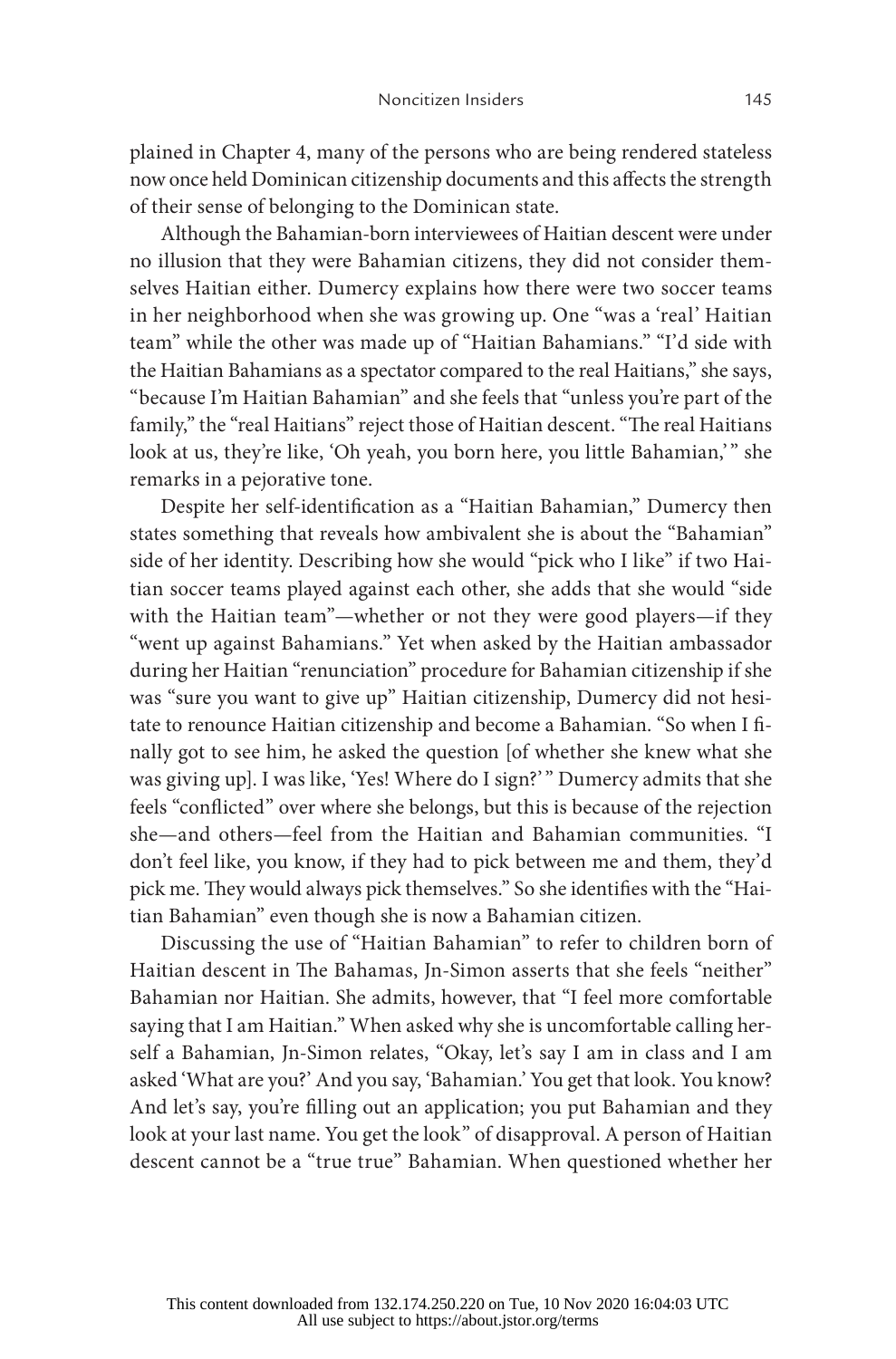answer could change once she naturalizes, Jn-Simon says she will still call herself Haitian.

Yes. Most definitely. Because, I mean, them giving [citizenship] to us when we're 18 it's like, "Oh, I've been holding it from her long enough. Let me just give her it for giving's sake." It's not like it was ever mine and they gave it to me. It's not like that. It's just, I guess, so other nations would see that they're not that cruel. I think that's why they do the [allowing you to apply at age] 18. Otherwise they would not have given [citizenship] at all in my opinion.

Additionally, when I asked the study participants about any Haitian nationality or identity documents they possessed growing up, they were perplexed. They did not have any. While a few were unaware of the possibility of going to the Haitian Embassy in Nassau to try to obtain a Haitian birth certificate or passport, Dumercy openly admits, "frankly, I didn't even want one. I'm like why should I have to get a Haitian passport when I was born here?" Others comment on the strangeness of renouncing a nationality (Haitian) they never felt they had as part of the Bahamian citizenship application process. "That was always something that I questioned," says Louis. "Why? Because I am denouncing a nationality that genetically I have. However, according to [the] State, I am not a Haitian." When I asked why he thought he was not considered a Haitian by Haiti, he responded, "I did not have a Haitian passport. I was not born in Haiti."

Jn-Simon, who is in the Bahamian citizenship application process, calls her alleged Haitian nationality her "quote unquote citizenship," while Dumercy, who never had a Haitian passport, comments that "we don't know what we're giving up" when they go to the embassy and renounce Haitian citizenship. "We're just going through the motion. You don't understand it. But okay, this is what I need to get my [Bahamian] passport. I'm gonna do it." Participants thus renounce a nationality they either never knew they had or never felt like belonged to them. As Petit-Homme remarks, "I felt like I wasn't really a Haitian citizen because I never saw the place and I didn't really feel a direct connection to Haiti other than through my parents and speaking some of the language and some of my associations."

Despite the Haitian identity that is firmly attributed to these Bahamianborn interviewees by non-Haitian Bahamians, Haitians from Haiti do not necessarily consider these persons "Haitian" either. Dolce observes how, "You have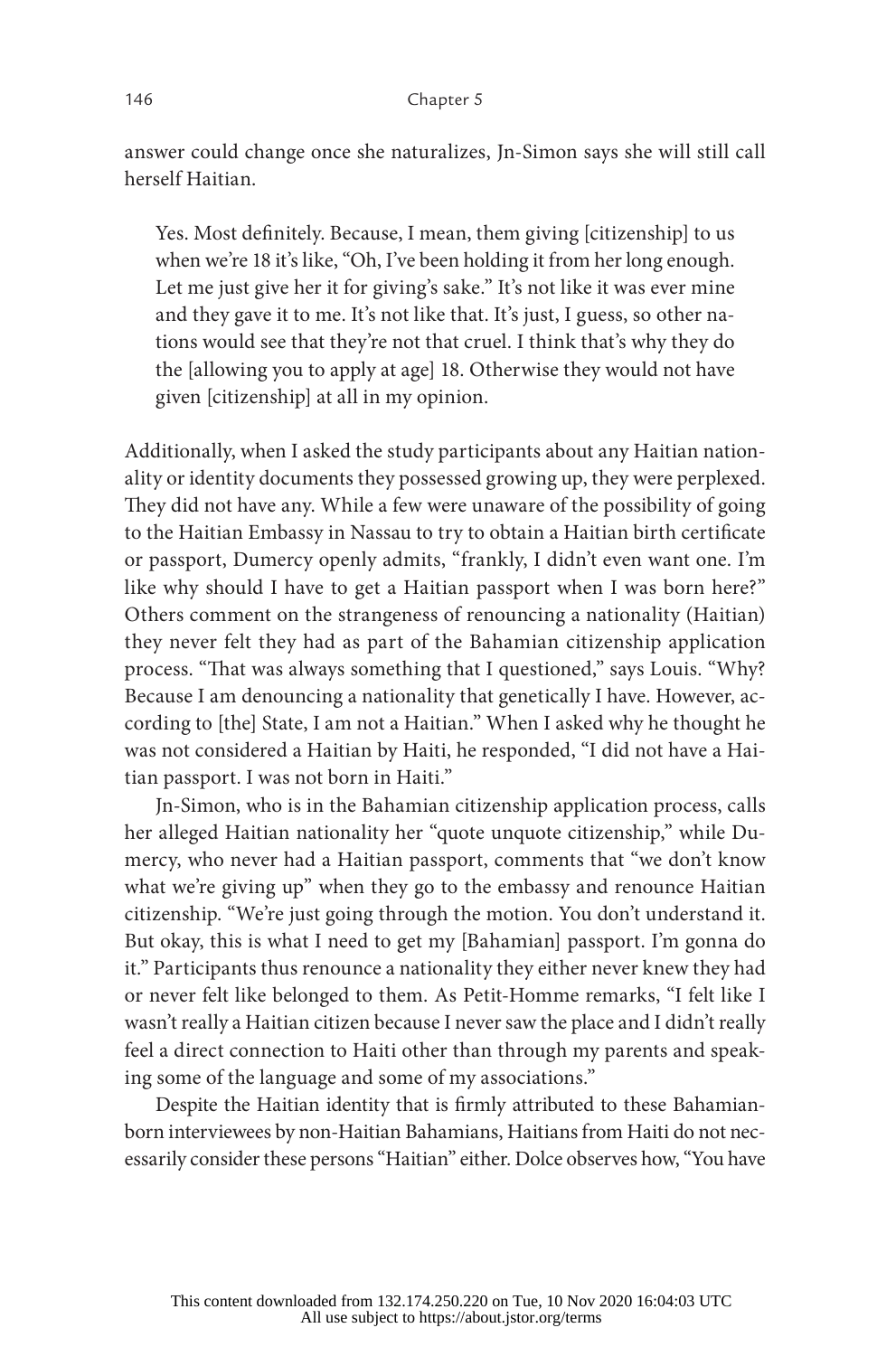one group of people saying, 'You are this' and the other person saying that you are not. It's like *you are stuck in between*. . . . You're saying I am Haitian, but if I go to Haiti they say that I am not Haitian. I am Bahamian." Desmangles concurs, explaining how when he visited Haiti at age fifteen people told him,

"Oh, no, no. You're not Haitian, you know." They look at me. . . . I say, "Ah my parents are Haitian. I understand that once you're Haitian, you're Haitian." "No, no, no! That's not the case. You have to be born here." . . . And the thing is, with Haiti, they don't really want individuals who born in The Bahamas to be Haitians. That's not something that they want to practice.

Although Jn-Simon, as noted earlier, says she will continue to call herself "Haitian" even if she naturalizes, she admits that when her mother took her on a trip to Haiti, "how I was treated, I can't ever say that I'm, okay, a Haitian." When I ask her whether the Haitians on that trip considered her to be a Haitian, she declares, "No. Not at all." Disturbingly, in a revelatory comment made during his 2012 Bahamas country visit, former Haitian president Michel Martelly said that "until they're 18 [persons born in The Bahamas of Haitian descent] *don't belong to anywhere*, and yet they were born here, meaning do I have to tell anyone if you send them back to Haiti they probably don't know anybody or won't recognize the place where they land?" (K. Rolle 2012b; italics added). That the president of the country whose laws *in theory* are supposed to cover these individuals as nationals did not recognize them as Haitian only compounds the forced displacement they already suffer via formal rejection from their state of birth and residence. They are thus truly "betwixt and between" national classification statuses, unrecognized by either Haiti or The Bahamas as belonging.

St. Cecile, discussing the personal and societal rejection that many of them feel from both The Bahamas and Haiti, remarks that "to be stateless means you have no identity. You have no say in what's going on. . . . It feels like you're nonexistent. . . . *You feel like you're trapped*; *you're held a prisoner*. . . . Yeah, you feel like you're trapped and there's no way out for you. You have no identity."48 Louis had a similar definition of statelessness: "to be stateless is to not have a nationality that is publicly known or I can say that falls under a country's group of identity."

The relationship that St. Cecile and Louis observe between identity and nationality is revealing in that the Convention on the Rights of the Child is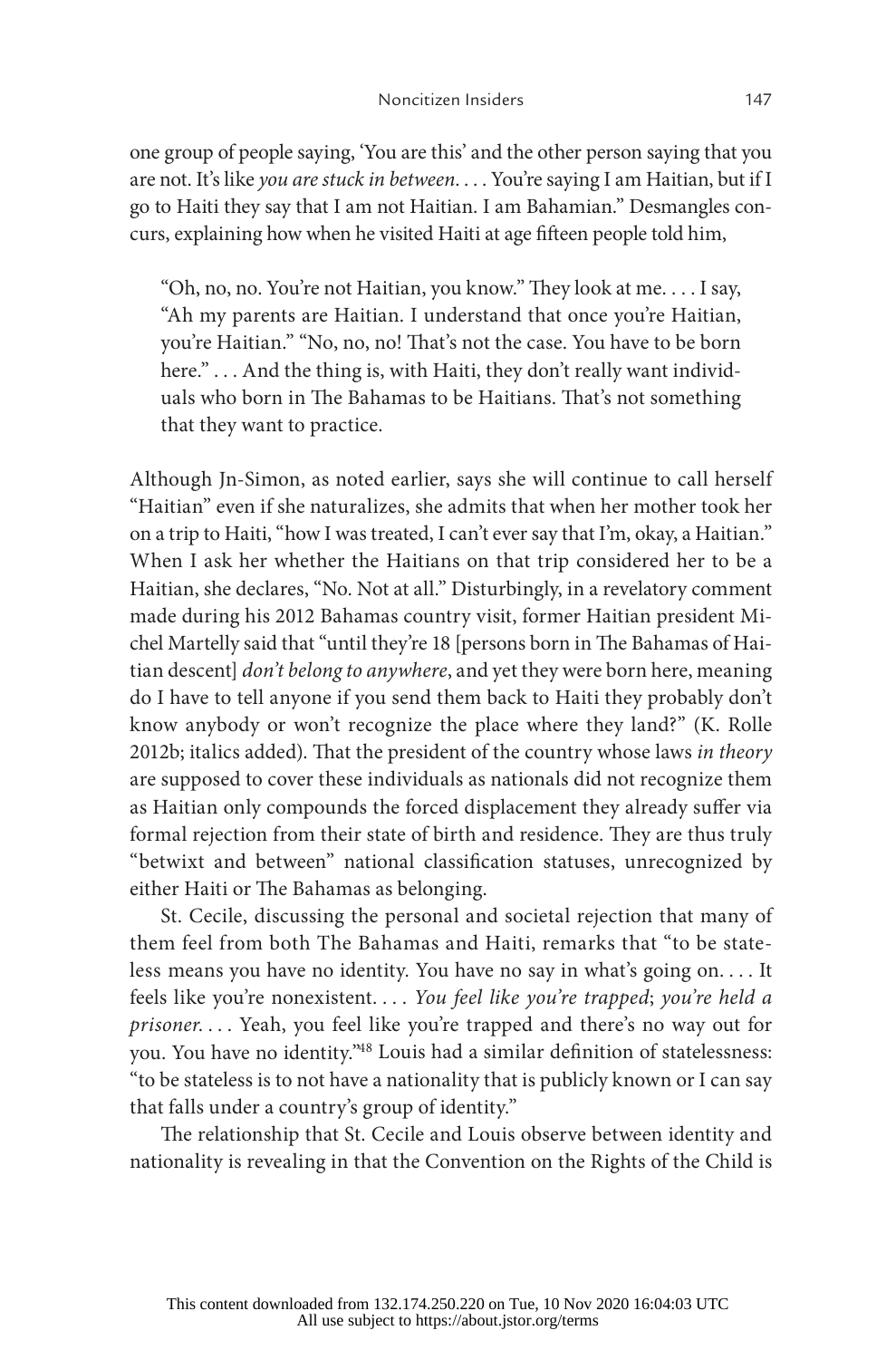explicit that nationality is a fundamental part of one's identity. Article 8 of the convention asserts that "States Parties undertake to respect the right of the child to preserve his or her identity, *including nationality*, name and family relations as recognized by law without unlawful interference"<sup>49</sup> (UN 1989; italics added).

Dr. Charité believes that lack of (place) identity is one of the greatest problems facing the Bahamian-born population of Haitian descent. "They don't have an identity, even though they've been in The Bahamas for all the days of their lives."50 He adds that this is why "they're stateless according to them. Cause they don't know Haiti and they'll never go to Haiti. They'll never go to Haiti. The only place they know is The Bahamas."

Gustavius Smith, writing for the *Haitian Times*, explains how "lack of citizenship certainty provides *an inability to plan for a prosperous future* and is one of the primary reasons that Generation Y Haitian-Bahamians mentally check out of the Bahamas at an early age" (G. Smith 2012 n. pag.; italics added). Citing a "lack of identity" and feeling as if they would not "ha[ve] a future in the Bahamas," yet "ha[ving] no history or roots in Haiti," Smith describes how some Bahamian-born persons of Haitian descent seek to live in the United States. Dumercy, describing how frustrating the citizenship application process was for her, admits that she "was actually at the point where I was ready to give up. That's how bad it was. Just move and leave the country."

Their limbo-like status weighs heavily on their sense of worth and many of the Bahamian-born persons of Haitian descent question where they belong. "They don't make us feel like we belong here [in The Bahamas]," says Dumercy. "So it's a sense of belonging. . . . You shouldn't be stateless in the place [where] you were born and where you feel like you're not included or not wanted." Like some of the youth in the Smith article, Dumercy describes how the sense of rejection is so strong that some persons, born in the country of Haitian descent, feel the need to embark on dangerous sea journeys to try and find a more welcoming community. "And it's so sad you know, where *you feel you have to leave your country to get better treatment*."

Reflecting on the death of the young woman who had embarked on such a journey (discussed at the beginning of this book), Dumercy asks, "If the Bahamas is so great, why [do] you think they'd rather die than stay here? If people would rather risk their lives and die that means something is wrong, drastically wrong." Lack of citizenship, compounded by societal rejection, thus drives some of these individuals to the extreme. Their peculiar form of forced displacement can thus, at times, lead to treacherous border crossings.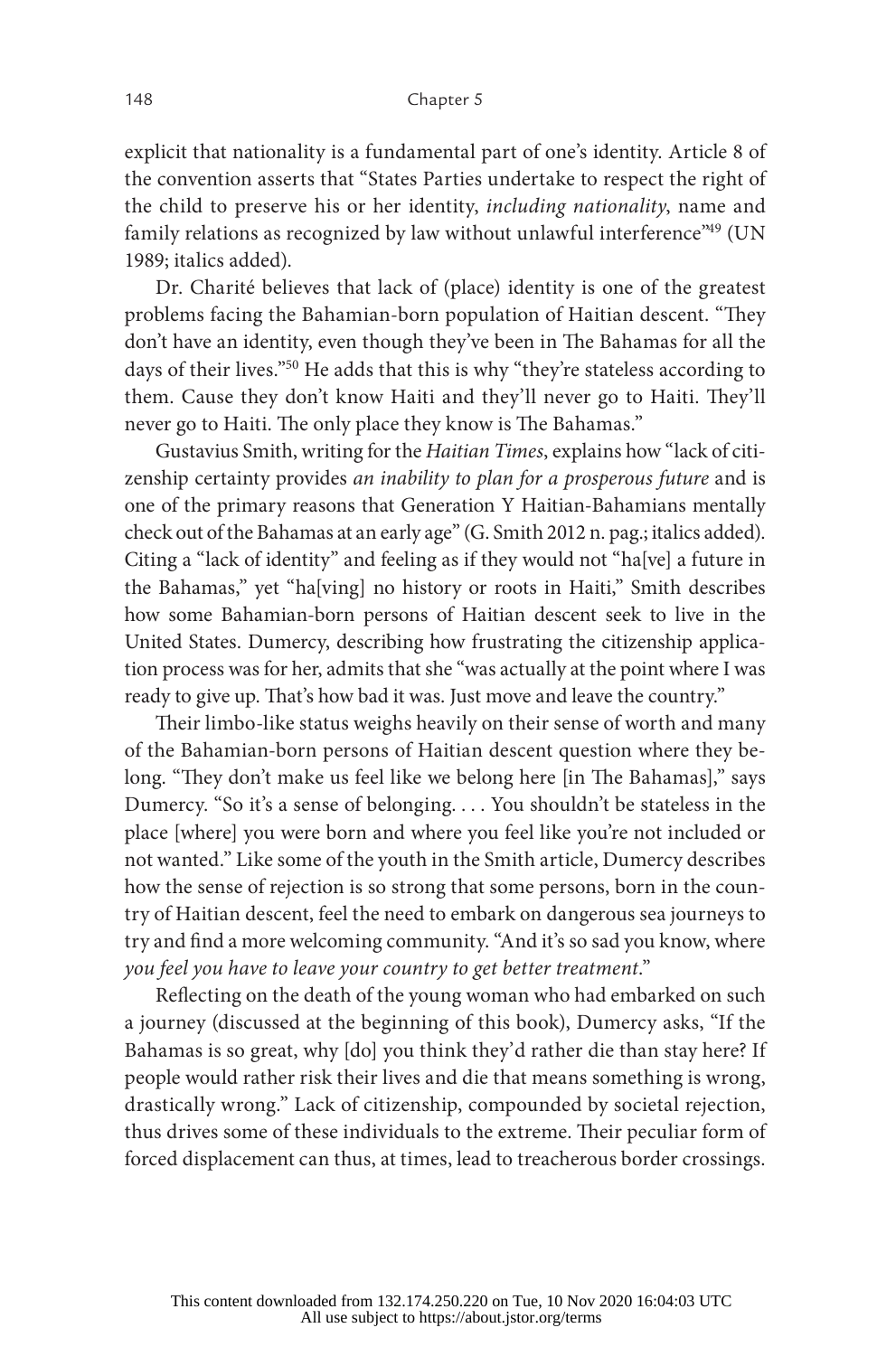The participants in Civolani Hischnjakow's study also evidence uncertainty as to where they belong. Although more youth of Haitian descent born and raised in the DR feel Dominican, in comparison to the "Bahamianness" felt by those born in The Bahamas, the former also become "confused about what their nationality is and where they belong" (2011, 24). The participants in her study readily admit that it affects them to the point where "your personality changes. If you're not from here or there, where are you from?" (24). Ramona Petión declares, "*We don't know where we belong*. It's like when you have an animal and you let it loose without its brand. . . . We're not even in that position. We're not even branded animals because without those documents, nobody recognizes us" (25; italics added).

De la Rosa adds that without any Dominican documentation it is as if "I were a stranger, but in my own country or in my own nation . . . *it's like I am physically here, but when it comes to the laws it's as if I don't exist*" (Civolani Hischnjakow 2011, 26; italics added). Tejeda explains that although these individuals "feel like Dominicans" and "want to be Dominicans and integrate in the nation," denationalization is very hard upon them. "They're Dominicans in the whole sense of the word and it's very difficult for a child when in an instant they say, 'No, you're not Dominican anymore.' It's very, very hard from a human rights perspective to accept this situation." As a result, these Dominican-born individuals of Haitian descent feel "anguish, anxiety and insecurity," humiliation, confusion, and frustration (36; see also 27 and 34)—sentiments shared with their Bahamian-born counterparts to the north.

#### **Conclusion**

The chapter illustrates that noncitizen insiders of Haitian descent exist in limbo in Caribbean democracies such as The Bahamas and the Dominican Republic. They are neither citizen, nor migrant, but displaced in situ within the countries of their birth. They are largely immobilized through various exclusionary membership practices and unable to carry out key life projects. They exhibit many of the features associated with persons caught in liminality—invisibility or nonrecognition of belonging; treatment or association with impure practices or death (civicide); limited access to rights and protections; and, in the reflective stage, a pronounced realization of their ambiguous place identity. They do not fully belong to the countries of their birth as they are legally (and typically socioeconomically) excluded.